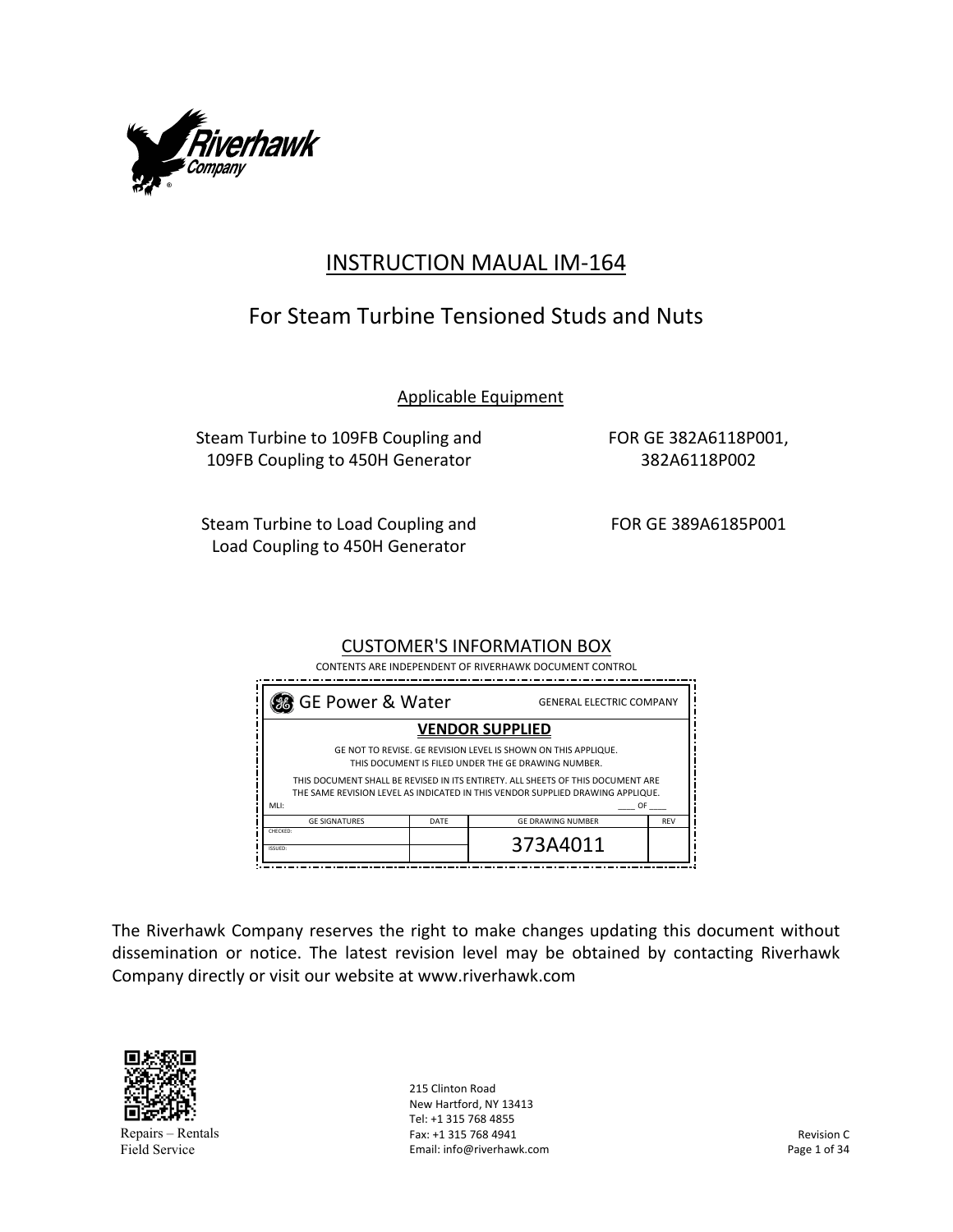# **Table of Contents**

| Section     | Description                               |    |
|-------------|-------------------------------------------|----|
| 1.0         | <b>Cautions and Safety Warnings</b>       | 3  |
| 2.0         | Scope                                     | 3  |
| 3.0         | <b>Quick Check-List</b>                   | 4  |
| 4.0         | <b>General Preparations</b>               | 7  |
| 5.0         | Hardware Set Preparations                 | 8  |
| 6.0         | <b>Stud and Nut Assembly</b>              | 11 |
| 7.0         | Assembly of Hydraulic Tensioner Equipment | 12 |
| 8.0         | Assembly of Tensioner on Stud             | 18 |
| 9.0         | <b>Stud Pulling and Tensioning</b>        | 17 |
| 10.0        | <b>Thread Locking</b>                     | 18 |
| 11.0        | Stud/Nut Removal                          | 19 |
| 12.0        | <b>Storage Instructions</b>               | 21 |
| 13.0        | <b>Frequently Asked Questions</b>         | 23 |
| 14.0        | <b>Revision History</b>                   | 25 |
| Appendix A1 | <b>EC Declaration of Conformity</b>       | 26 |
| Appendix A2 | <b>UKCA Declaration of Conformity</b>     | 27 |



215 Clinton Road New Hartford, NY 13413 Tel: +1 315 768 4855 Fax: +1 315 768 4941 Email: info@riverhawk.com CUSTOMER'S INFORMATION BOX

CONTENTS ARE INDEPENDENT OF RIVERHAWK DOCUMENT CONTROL REV



į

Revision C Page 2 of 34

Ī ׀<br>ׇׇׇׇׇ֦֦֦֦֦֡֡֡֘׀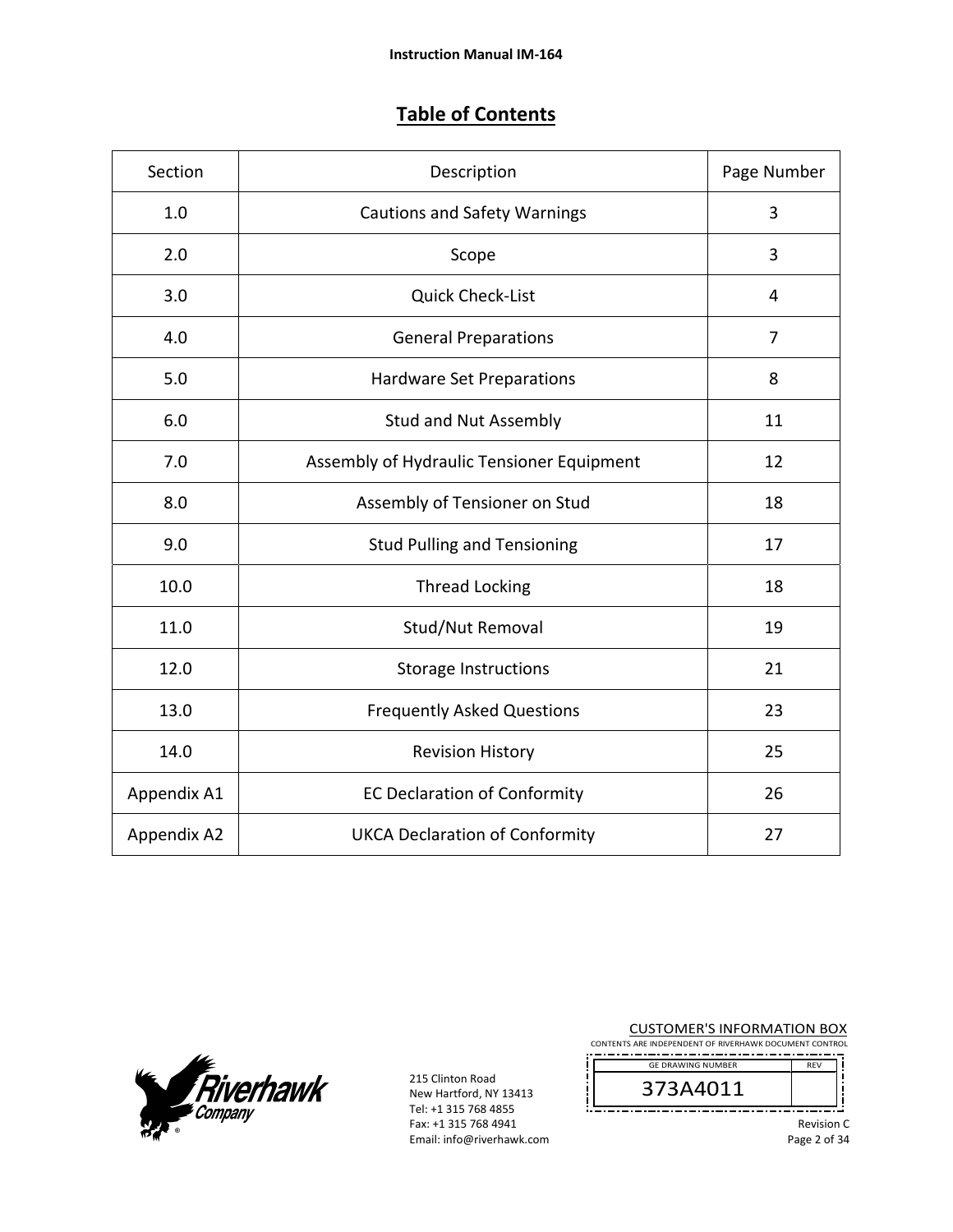#### **1.0 Cautions and Safety Warnings**

#### **WARNING**

TO AVOID FAILURE, ENSURE SAFETY AND PROPER OPERATION THE TENSIONER ASSEMBLY MUST BE MOUNTED ON THE STUD BEFORE BLEEDING THE SYSTEM AND TENSIONING BEGINS. DO NOT USE THE TENSIONER ASSEMBLY AT ANY PRESSURE UNLESS THE TOOL IS MOUNTED ON THE STUD.

#### **CAUTION**

Personal injury and equipment damage can occur if the puller screw is not securely engaged with the tapered thread of the stud. Proper engagement is achieved when the puller screw is tight in the stud and the Tensioner Assembly is free to rotate.

#### **WARNING**

The safety cage MUST be in place and hands kept out of designated areas at all times when the tensioner is pressurized otherwise personal injury can occur.

#### **CAUTION**

DO NOT EXCEED THE MAXIMUM PRESSURE VIBROSCRIBED ON THE PULLER BODY. Excessive pressure can damage the stud and the puller screw.

#### **WARNING**

Fire Hazard! DO NOT heat when the puller assembly is in place. Personal injury or equipment damage may occur. Use of an Oxy‐Acetylene torch is not recommended.

#### **CAUTION**

DO NOT EXCEED THE MAXIMUM PRESSURE VIBROSCRIBED ON THE PULLER BODY. Excessive pressure can damage the stud and puller screw

**Note:** Before threading the puller screw into the stud, carefully check the cleanliness of both the stud's and the puller screw's conical threads. Apply a light coat of clean turbine oil or a spray lubricant to the puller screw. Do not use "Never Seize" on the conical threads. This procedure will ease assembly and assure positive mating of the threads before tightening.

#### **2.0 Scope**

This document describes the steps to install a set of hardware containing the studs and nuts supplied by Riverhawk Company in the load coupling flanges at the turbine to coupling and coupling to generator connections.



215 Clinton Road New Hartford, NY 13413 Tel: +1 315 768 4855 Fax: +1 315 768 4941 Email: info@riverhawk.com

| CUSTUMER S INFORMATION BUX                             |            |  |
|--------------------------------------------------------|------------|--|
| CONTENTS ARE INDEPENDENT OF RIVERHAWK DOCUMENT CONTROL |            |  |
|                                                        |            |  |
| <b>GE DRAWING NUMBER</b>                               | <b>RFV</b> |  |
| 373A4011                                               |            |  |

CUCTOMERIC INFORMATION BOY

Revision C Page 3 of 34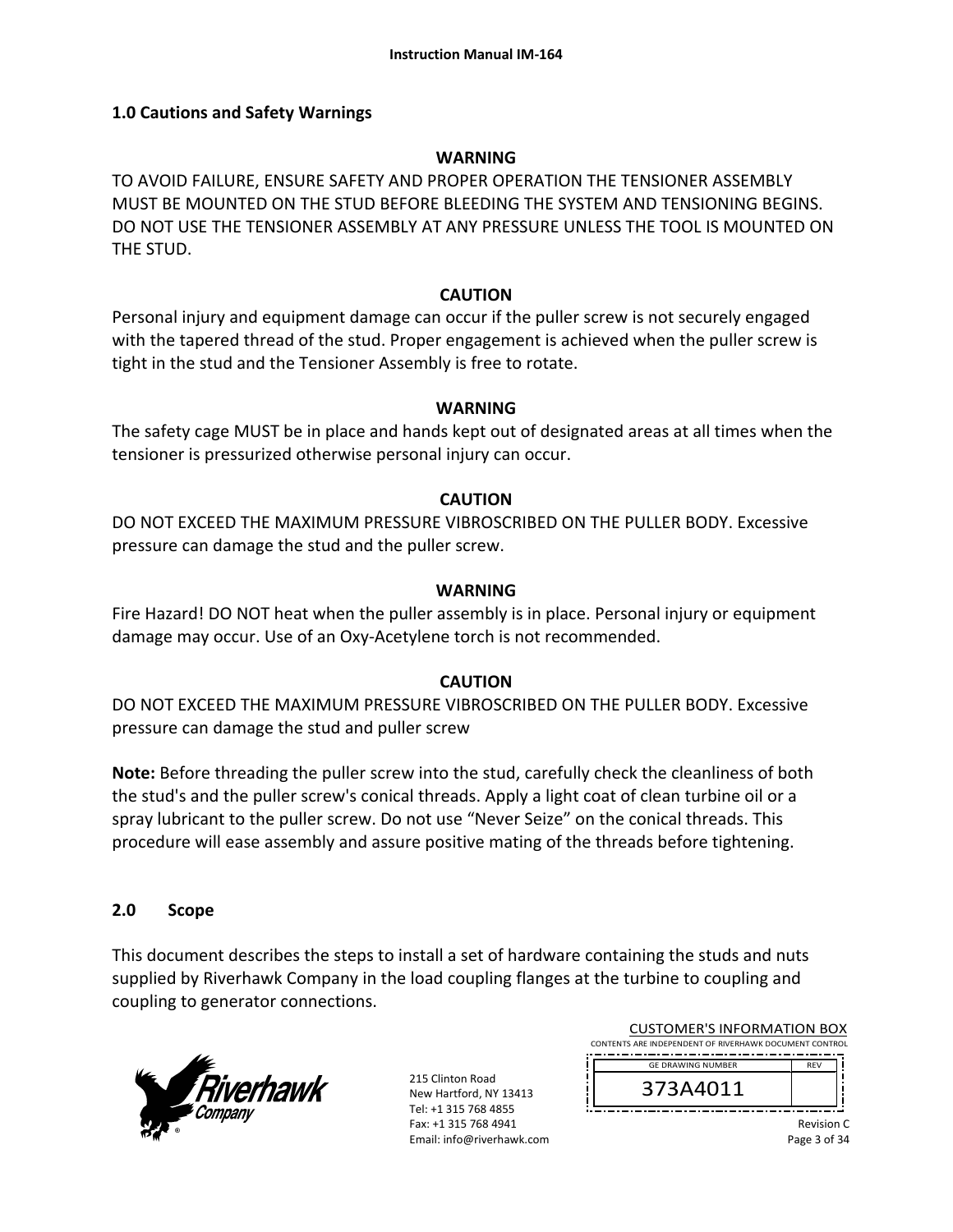This hardware set is shown on the following drawing. This drawing as well as the installation tooling drawing form a part of this manual.

| <b>GE Purchasing</b><br><b>Ordering Part</b><br>Number | <b>GE Hardware Set</b><br><b>Drawing Number</b> | Riverhawk<br>Hardware Set<br>Part Number | Description                                                                                          |
|--------------------------------------------------------|-------------------------------------------------|------------------------------------------|------------------------------------------------------------------------------------------------------|
| 382A6118P001#<br>382A6118P002                          | 359B2549                                        | HF-2658                                  | 1-1/8" Hardware Set for Steam<br>Turbine to Coupling to<br>Generator (both ends of load<br>coupling) |
| 389A6185P001                                           | 359B2549                                        | HF-2658                                  | 1-1/8" Hardware Set for Steam<br>Turbine to Coupling to<br>Generator (both ends of load<br>coupling) |

# denotes GE part numbers that include installation tooling

## **3.0 Quick Checklist**

The following checklist is intended as a summary of the steps needed to use the Riverhawk‐ supplied equipment. New personnel or those experienced personnel who have not used the Riverhawk equipment recently are encouraged to read the entire manual.

## **EQUIPMENT INSPECTION**

- $\Box$  Check oil level in hydraulic pump.
- $\Box$  Check air pressure at 80 psi [5.5 bar] minimum. (For air-driven pumps)
- $\Box$  Check hydraulic hose for damage.
- $\Box$  Test pump.
- $\Box$  Inspect tensioner for any damage.



215 Clinton Road New Hartford, NY 13413 Tel: +1 315 768 4855 Fax: +1 315 768 4941 Email: info@riverhawk.com

| <b>CUSTOMER'S INFORMATION BOX</b>                      |            |  |
|--------------------------------------------------------|------------|--|
| CONTENTS ARE INDEPENDENT OF RIVERHAWK DOCUMENT CONTROL |            |  |
| <b>GE DRAWING NUMBER</b>                               | <b>RFV</b> |  |
| 373A4011                                               |            |  |

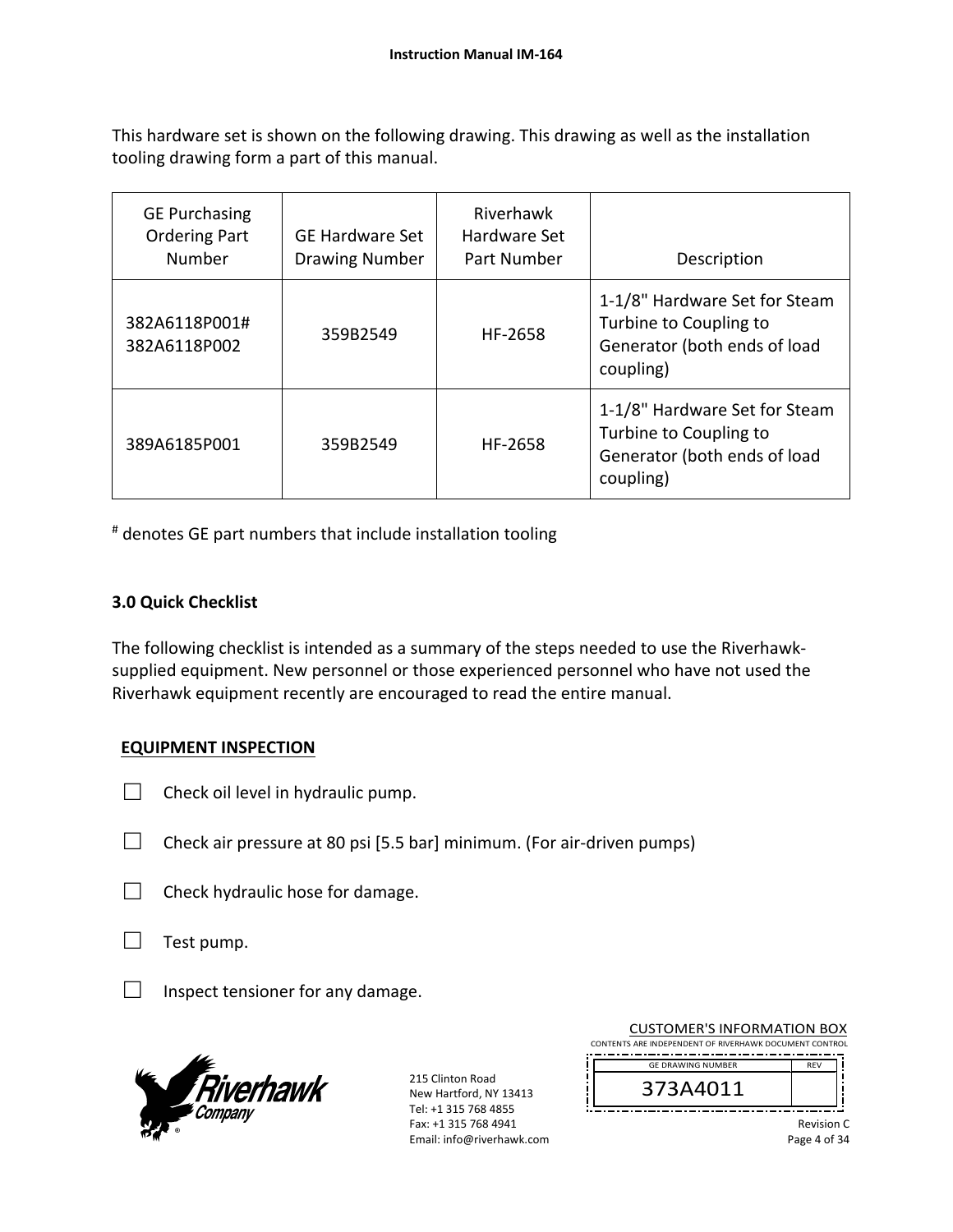#### **NUT AND STUD PREPARATION**

- $\Box$  Inspect stud and nuts for any damage.
- $\Box$  Measure stud length.
- $\Box$  Clean the studs and nuts.
- $\Box$  Install studs and nuts (off-center) into the flange.
- $\Box$  Set stick-out dimension on the coupling side of the flange.
- $\Box$  Hand tighten all studs.
- □ Verify stick‐out measurement (VERY IMPORTANT)

#### **Tensioning (Bolt installation)**

- $\Box$  Match the tensioner setup to the flange joint.
- □ Apply a light coat of clean turbine oil or spray lubricant to the puller screw. **DO NOT USE "NEVER SEIZE" ON THE CONICAL THREADS.**
- $\Box$  Slide spanner ring over the puller screw.
- $\Box$  Mount the tensioner on the stud in flange and install spanner ring onto nut.
- $\Box$  Insert 1/2" hex Allen wrench into the back side of the stud.
- $\Box$  Tighten the puller screw. Then back off puller screw 1/2 a turn.
- □ Retighten the puller screw and leave tight. **DO NOT BACK OFF PULLER SCREW.**
- $\Box$  Tighten puller nut and then back nut off two flats or 120 degrees to allow for stud stretch.



215 Clinton Road New Hartford, NY 13413 Tel: +1 315 768 4855 Fax: +1 315 768 4941 Email: info@riverhawk.com

|                                                        | CUSTOMER'S INFORMATION BOX |            |
|--------------------------------------------------------|----------------------------|------------|
| CONTENTS ARE INDEPENDENT OF RIVERHAWK DOCUMENT CONTROL |                            |            |
|                                                        | <b>GE DRAWING NUMBER</b>   | <b>RFV</b> |
|                                                        |                            |            |
|                                                        | 373A4011                   |            |
|                                                        |                            |            |
|                                                        |                            |            |

 $CUTO$  is a series in FORMATION BOX

Revision C Page 5 of 34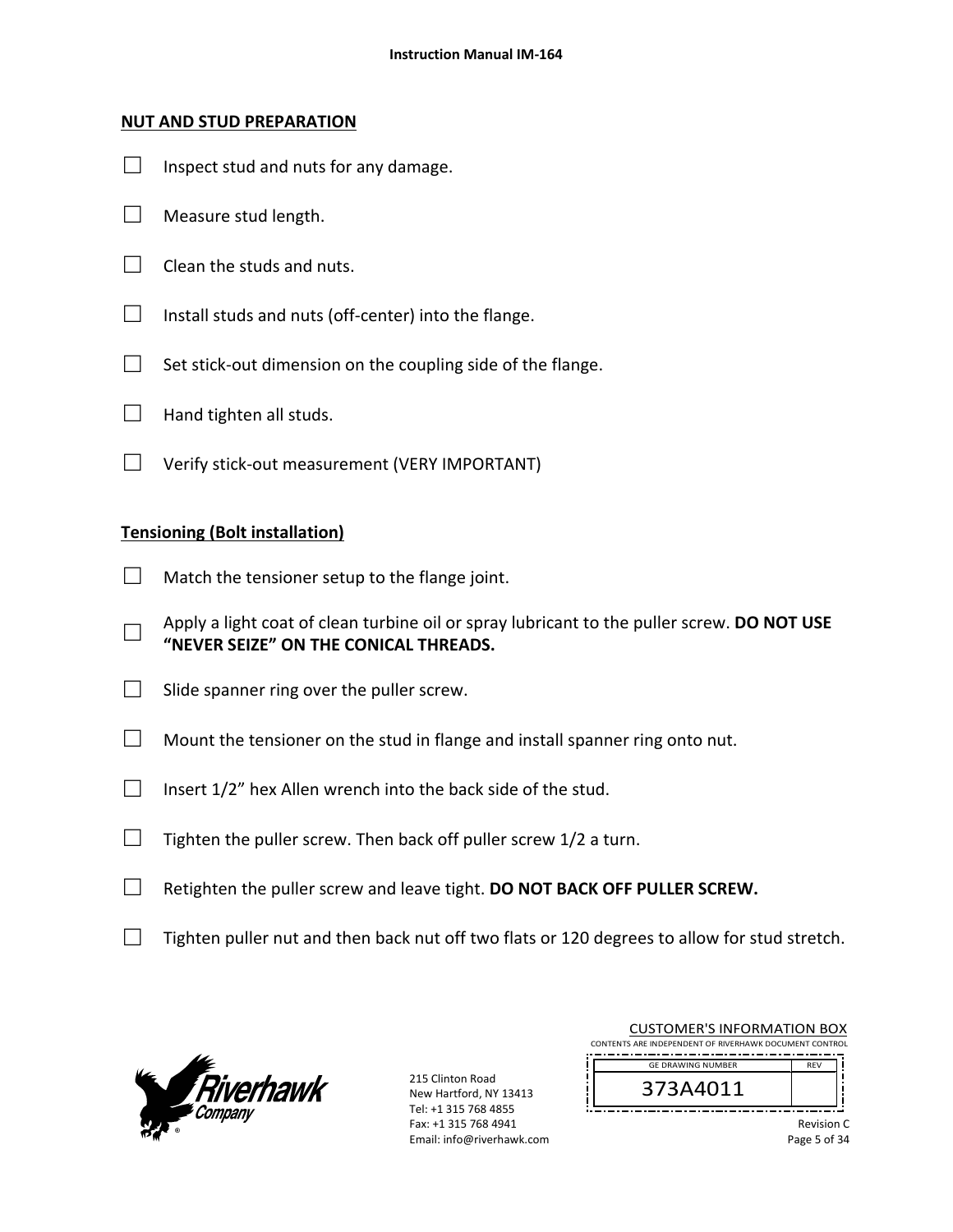- □ Bleed the tensioner. **Do NOT bleed tensioner off of a stud! Damage to the tool will result!**
- $\Box$  Tension to 50%. Consult manual for correct pressure.
- $\Box$  Use the pin wrench in spanner ring to tighten nut.
- $\Box$  Release pressure, move to next stud in pattern.
- $\Box$  Repeat above steps at final pressure.
- $\Box$  Measure final stud length and record on stretch datasheets. Calculate stretch.
- □ Torque nuts' set screws.

#### **Detensioning (Stud removal)**

- $\Box$  Loosen nuts' set screws
- □ Inspect and clean studs' conical threads. **Do not continue until ALL debris is removed from the threads! Do not try to use the tensioner to remove a damaged stud!**
- □ Apply a light coat of clean turbine oil or spray lubricant to the puller screw. **DO NOT USE "NEVER SEIZE" ON THE CONICAL THREADS.**
- $\Box$  Slide spanner ring over the puller screw.
- $\Box$  Mount the tensioner on the stud.
- $\Box$  Install spanner ring into nut.
- $\Box$  Tighten the puller screw. Then back off puller screw 1/2 a turn.
- □ Retighten the puller screw and leave tight. **DO NOT BACK OFF PULLER SCREW.**
- $\Box$  Tighten puller nut and then back nut off two flats or 120 degrees to allow for stud stretch.



| <b>CUSTOMER'S INFORMATION BOX</b>                      |  |  |  |
|--------------------------------------------------------|--|--|--|
| CONTENTS ARE INDEPENDENT OF RIVERHAWK DOCUMENT CONTROL |  |  |  |
| <b>GE DRAWING NUMBER</b><br><b>RFV</b>                 |  |  |  |
| 373A4011                                               |  |  |  |
|                                                        |  |  |  |

| <b>Revision C</b> |  |              |
|-------------------|--|--------------|
|                   |  | Page 6 of 34 |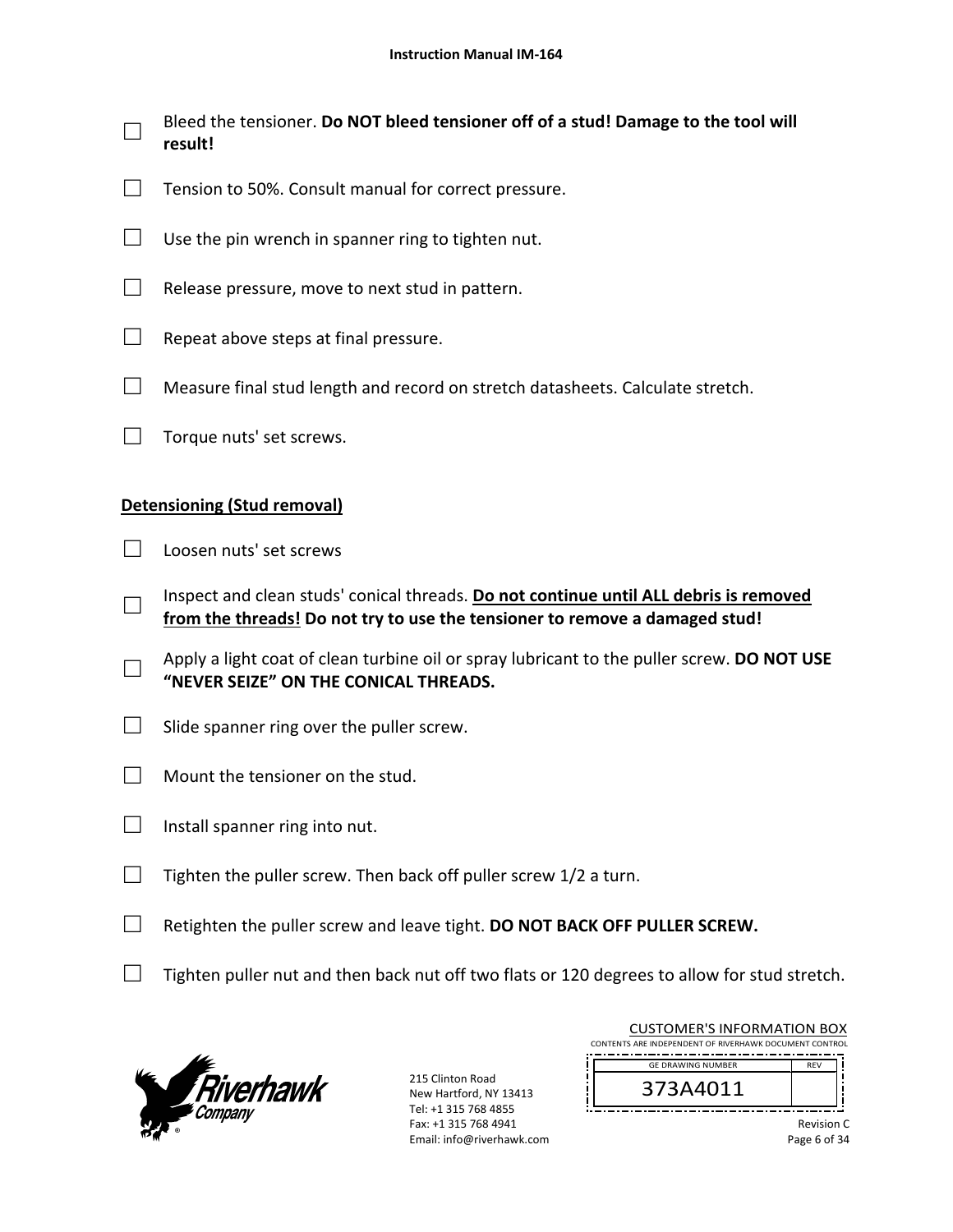□ Bleed the tensioner. **Do NOT bleed tensioner off of a stud! Damage to the tool will result!**

- $\Box$  Apply final pressure.
- $\Box$  Loosen nut with the spanner ring and pin wrench.
- $\Box$  Move to next stud in pattern

## **4.0 General Preparations**

## **Read and understand all instructions before installing and tensioning studs.**

This equipment produces very high hydraulic pressures and very high forces. Operators must exercise caution and wear personal protective equipment (PPE) when using this equipment.

High-pressure fluid from the Hydraulic Pressure Kit system pressurizes the tensioner which generates a stretching force that actually stretches the stud. As the stud is stretched the nut lifts off the flange. The nut is then reseated into position on the flange by turning a nut driver by hand. When the nut is tight against the flange, the pressure in the tensioner is released leaving the stud loaded to its predetermined value.

#### **4.1 Machine Preparation**

The flange to be tensioned must be fully closed prior to positioning of studs in the flanges. Turning the shafts of the turbine and the generator are not required, but may be useful. Also, it will be advantageous to remove as many obstructions as possible from the flange area, such as speed probes, shipping plates, and conduit.

#### **4.2 Hardware – Balance**

- Hardware is supplied in weight balanced sets
- Studs and Nuts are interchangeable within sets
- Do not mix with other sets
- **Save weight certification data supplied with each set for purchase of spares**



215 Clinton Road New Hartford, NY 13413 Tel: +1 315 768 4855 Fax: +1 315 768 4941 Email: info@riverhawk.com

| 373A4011                                               |            |  |
|--------------------------------------------------------|------------|--|
| <b>GE DRAWING NUMBER</b>                               | <b>RFV</b> |  |
| CONTENTS ARE INDEPENDENT OF RIVERHAWK DOCUMENT CONTROL |            |  |
| <b>CUSTOMER'S INFORMATION BOX</b>                      |            |  |

373A4011

Revision C Page 7 of 34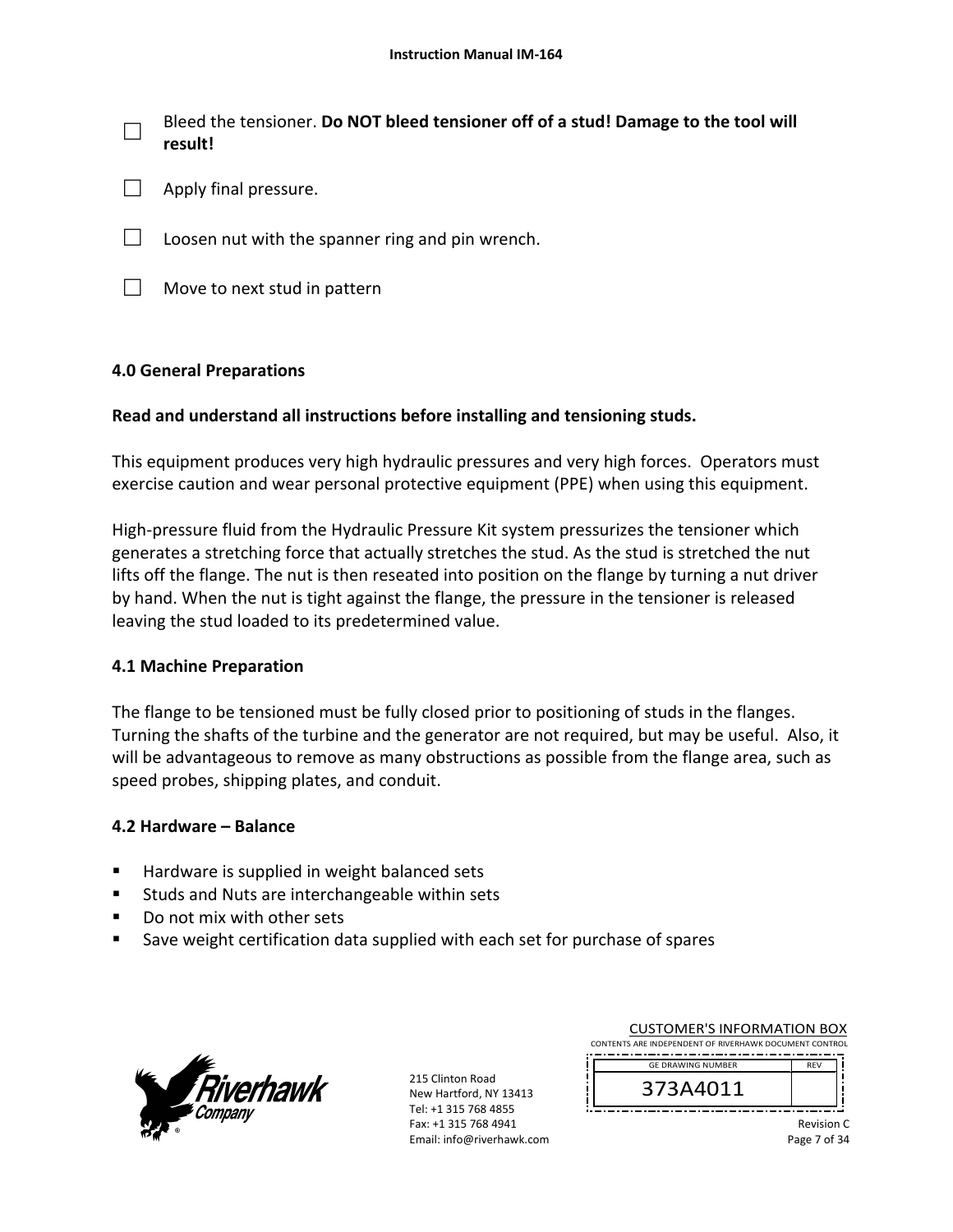## **4.3 Tensioner – Care and Handling**

- When not in use, the tensioner shall be maintained in a clean environment and all caps and plugs for hydraulic openings and fittings must be in place.
- **When in use, the tensioner shall be protected from sand and grit.**
- **Long term storage coat tensioner with oil, return to original container, seal container and** protect from moisture.
- Shipment coat tensioner with oil and ship in original container.

## **4.4 Hand Tools**

Several hand wrenches and micrometers will be required to perform installation and measurement of the studs:

5/8" wrench 15/16" wrench 1" wrench A set of Allen Wrenches 3' – 4' Breaker Bar [3m] 5" to 6" micrometer [100mm – 200mm]

## **4.5 Special Tools**

Hydraulic Tensioner Kit: 
HT-2569 Hydraulic Tensioner, 1-1/8" (recommended) (reference GE 359B2548)

Hydraulic Pump Kit: AP-0532 Air-Operated Hydraulic Pump (recommended) (reference GE 359B2502)

> MP‐0130 Manual Hand‐Operated Hydraulic Pump (reference GE 359B2506)

**5.0 Hardware Set Preparations** 



| <b>CUSTOMER'S INFORMATION BOX</b>                      |            |  |
|--------------------------------------------------------|------------|--|
| CONTENTS ARE INDEPENDENT OF RIVERHAWK DOCUMENT CONTROL |            |  |
| <b>GE DRAWING NUMBER</b>                               | <b>RFV</b> |  |
| 373 A 4044                                             |            |  |



| Revision C   |
|--------------|
| Page 8 of 34 |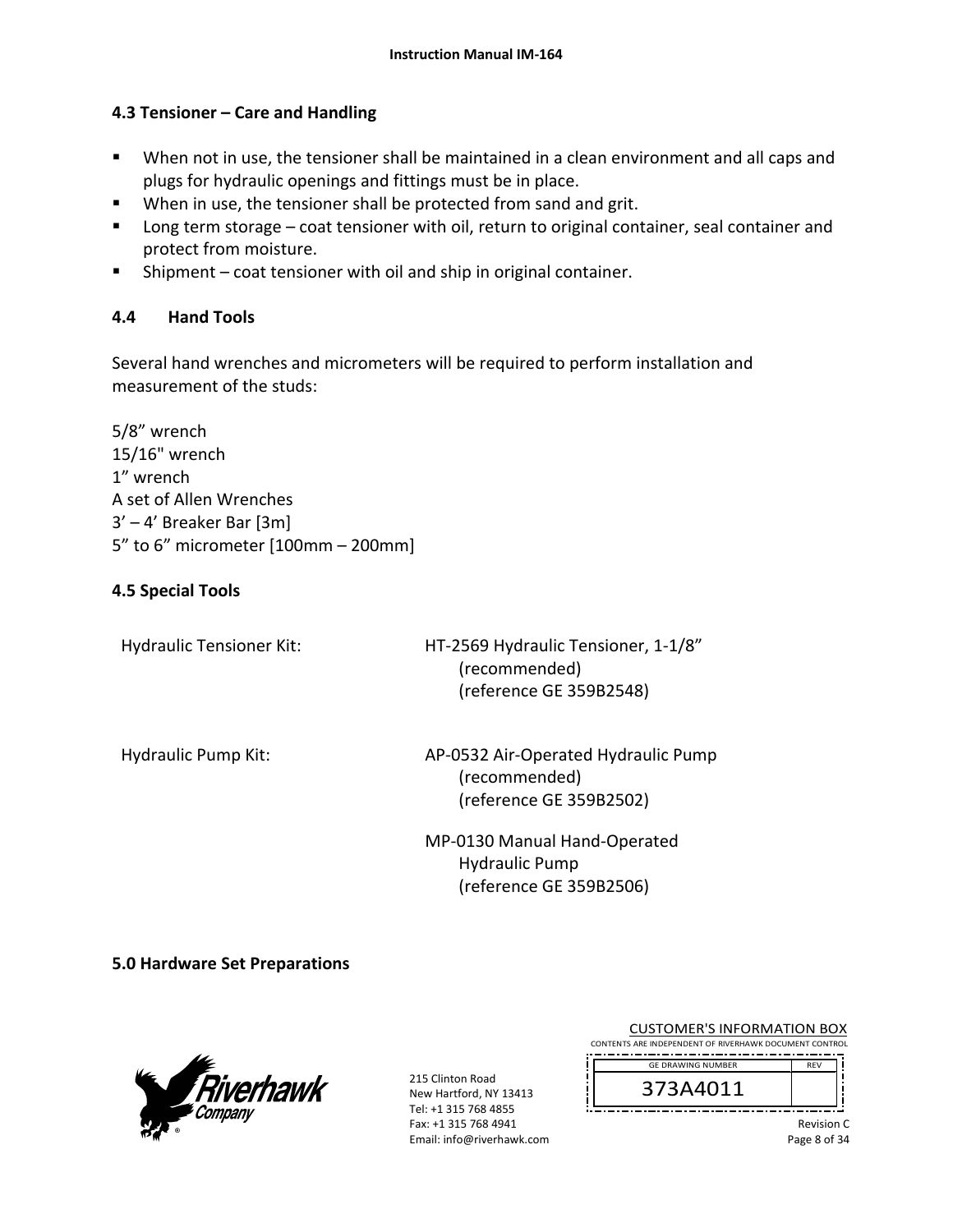#### **5.1 Nut Preparation**



#### **Sample Picture of a Riverhawk Locknut**

If there is any visible damage on a nut, do not use the nut and contact the Riverhawk Company for a replacement nut. Please be prepared to supply the turbine number, weight certification, and digital photographs for evaluation.

#### **5.1.1 Nut Cleaning ‐ New Installations**

For new installations, the nuts should come sealed from the factory and will need no cleaning.

#### **5.1.2 Nut Cleaning ‐ Old Installations**

Previously installed nuts require cleaning as follows: Wire brush using a petroleum based solvent to remove any foreign material on the external surfaces and threads.

#### **5.2 Stud Preparation**

Check the stud for any visible damage. If there is any visible damage, do not use the stud and contact the Riverhawk Company for a replacement stud. Please be prepared to supply the turbine number, weight certification, and digital photographs for evaluation.

The conical threads of each stud must be clean before installation or removal. This ensures the proper seating of the puller screw.



215 Clinton Road New Hartford, NY 13413 Tel: +1 315 768 4855 Fax: +1 315 768 4941 Email: info@riverhawk.com

| <b>CUSTOMER'S INFORMATION BOX</b>                      |            |  |
|--------------------------------------------------------|------------|--|
| CONTENTS ARE INDEPENDENT OF RIVERHAWK DOCUMENT CONTROL |            |  |
|                                                        |            |  |
| <b>GE DRAWING NUMBER</b>                               | <b>RFV</b> |  |
| 373A4011                                               |            |  |

Revision C Page 9 of 34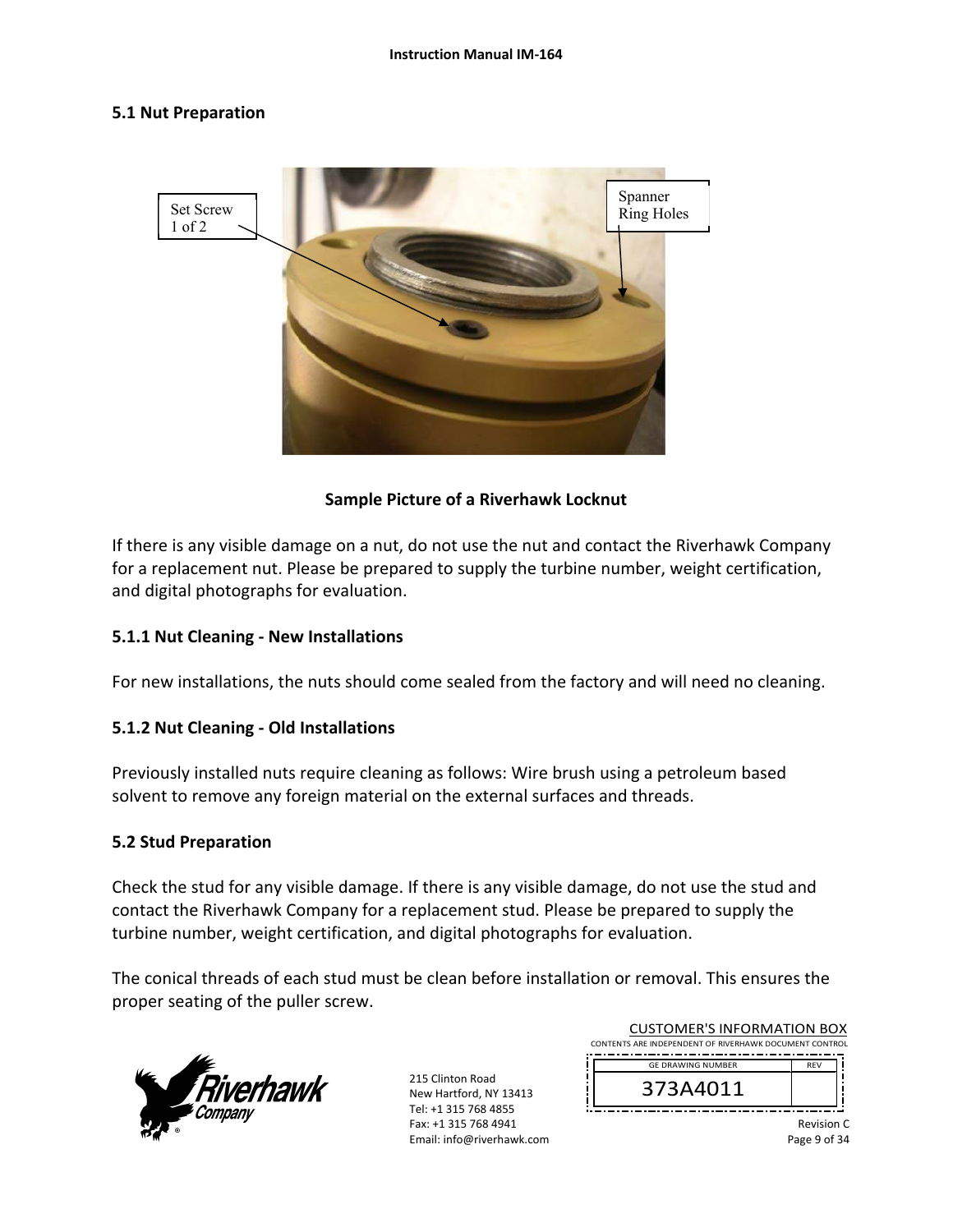## **5.2.1 Stud Cleaning ‐ New Installations**

For new installations, the studs should come sealed from the factory and will need no cleaning.

## **5.2.2 Stud Cleaning ‐ Old Installations**

Previously installed studs may require cleaning. Clean conical threads should have a bright and shiny appearance.

If cleaning is required, follow these steps:

- 1. Blow out the threads with compressed air to remove loose debris and dry conical threads. Do not apply a solvent or other cleaning solution to the threads as this may chemically attack the stud.
- 2. Use Stud Cleaning Kit, GT‐4354 or a similar 1/2" diameter Brass power brush.



Picture of Brass Power Brush

- 3. Insert the brush into an electric drill and set drill to run in a counterclockwise direction at high speed.
- 4. Work the drill in a circular motion while moving the brush in and out to clean all of the threads. Try not to hold the brush in one place too long, so as not to remove the stud's protective coating.
- 5. Blow out the threads with compressed air to remove loosened debris.
- 6. Visually inspect threads for cleanliness. Threads should be bright and shiny.
- 7. Repeat if any dirt can be seen in the threads.
- 8. Inspect threads for any damage that may have been caused by previous installation.

**Do not apply thread lubricants to the threads.** 



| <b>CUSTOMER'S INFORMATION BOX</b><br>CONTENTS ARE INDEPENDENT OF RIVERHAWK DOCUMENT CONTROL |            |
|---------------------------------------------------------------------------------------------|------------|
| <b>GF DRAWING NUMBER</b>                                                                    | <b>RFV</b> |
| 373A4011                                                                                    |            |

|               |  | Revision C |
|---------------|--|------------|
| Page 10 of 34 |  |            |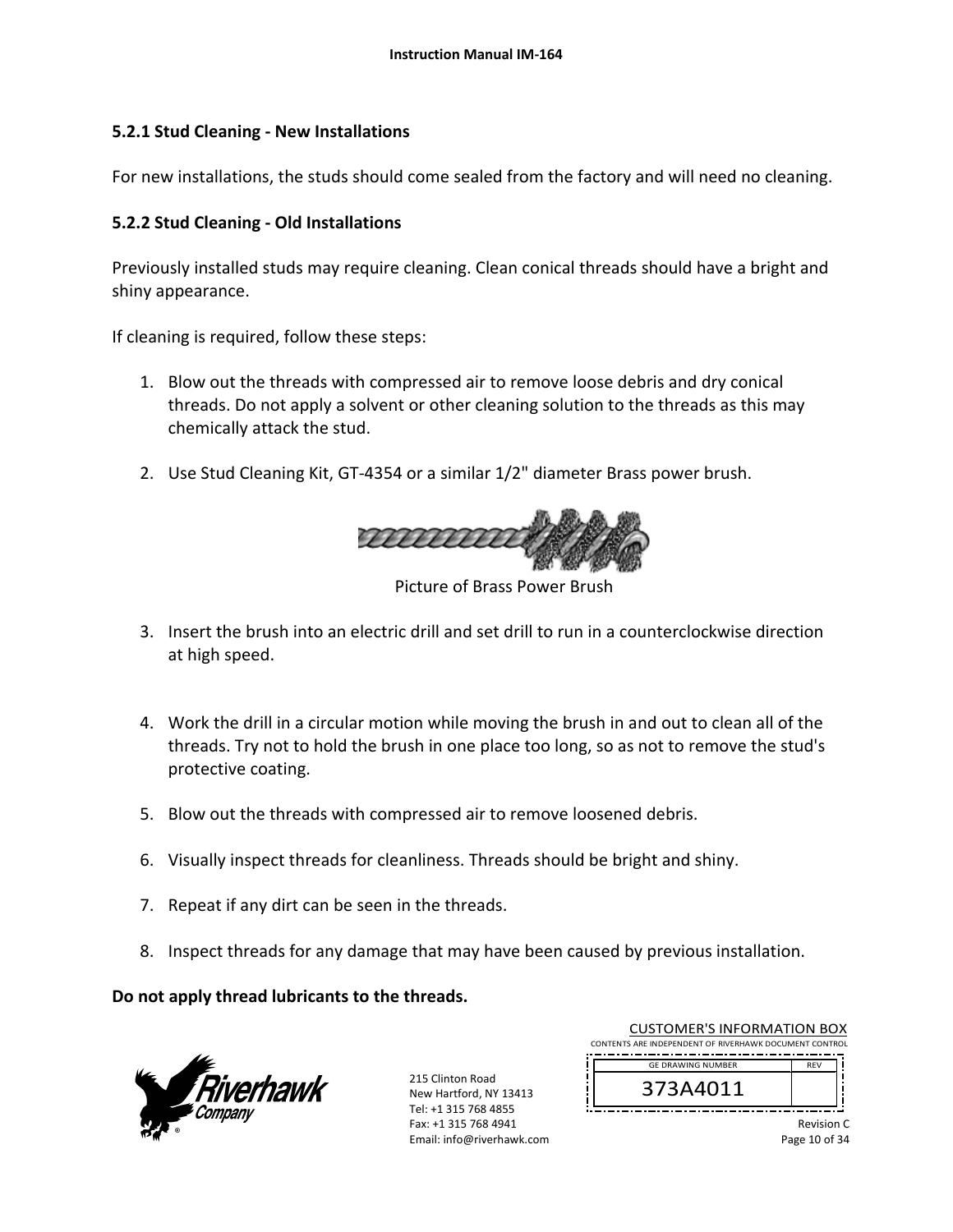Finish the cleaning process by rinsing in a volatile solvent such as acetone and allow to dry.

## **5.3 Stud Length Measurement**

Measure and record the initial length of the studs. The following suggestions will improve your results:

- **Plan to start and finish any flange in the same day.**
- **Studs and flange must be at the same temperature**
- **Number each stud with a marker.**
- **Mark the location of the measurement on stud end with a permanent marker.**
- **Measure each stud to nearest 0.001 inch.**
- **Record each measurement on the supplied charts.**
- **Do not allow the measuring instruments to set in the sun.**

#### **6.0 Stud and Nut Assembly**

Refer to the Hardware Assembly Drawing (HF‐2658) listed in Section 2.0 of this manual.

- 1. Assemble the nut to the conical thread end (Tensioning End) of the stud.
- 2. Slide the stud and nut assembly into the flange from the coupling side as shown in Figure 1. Then install the other nut on the backside of the flange.
- 3. Adjust the stud/nut assembly so that the stud sticks out from the face of the nut the amount shown on the hardware set drawing. If you don't have a hardware set drawing, it can be found in the GE Vendocs system or contact Riverhawk Company. (See section 2)

# **SETTING THE STICK‐OUT LENGTH IS CRITICAL FOR THE HYDRAULIC TENSIONER TO WORK CORRECTLY.**

# **THE STICK‐OUT LENGTH IS ALWAYS SET FROM THE COUPLING SIDE OF THE FLANGE.**

4. **Hand‐tighten the assembly to a snug fit.**



| <b>CUSTOMER'S INFORMATION BOX</b>                      |            |  |
|--------------------------------------------------------|------------|--|
| CONTENTS ARE INDEPENDENT OF RIVERHAWK DOCUMENT CONTROL |            |  |
| <b>GE DRAWING NUMBER</b>                               | <b>RFV</b> |  |
|                                                        |            |  |



|               |  | Revision C |
|---------------|--|------------|
| Page 11 of 34 |  |            |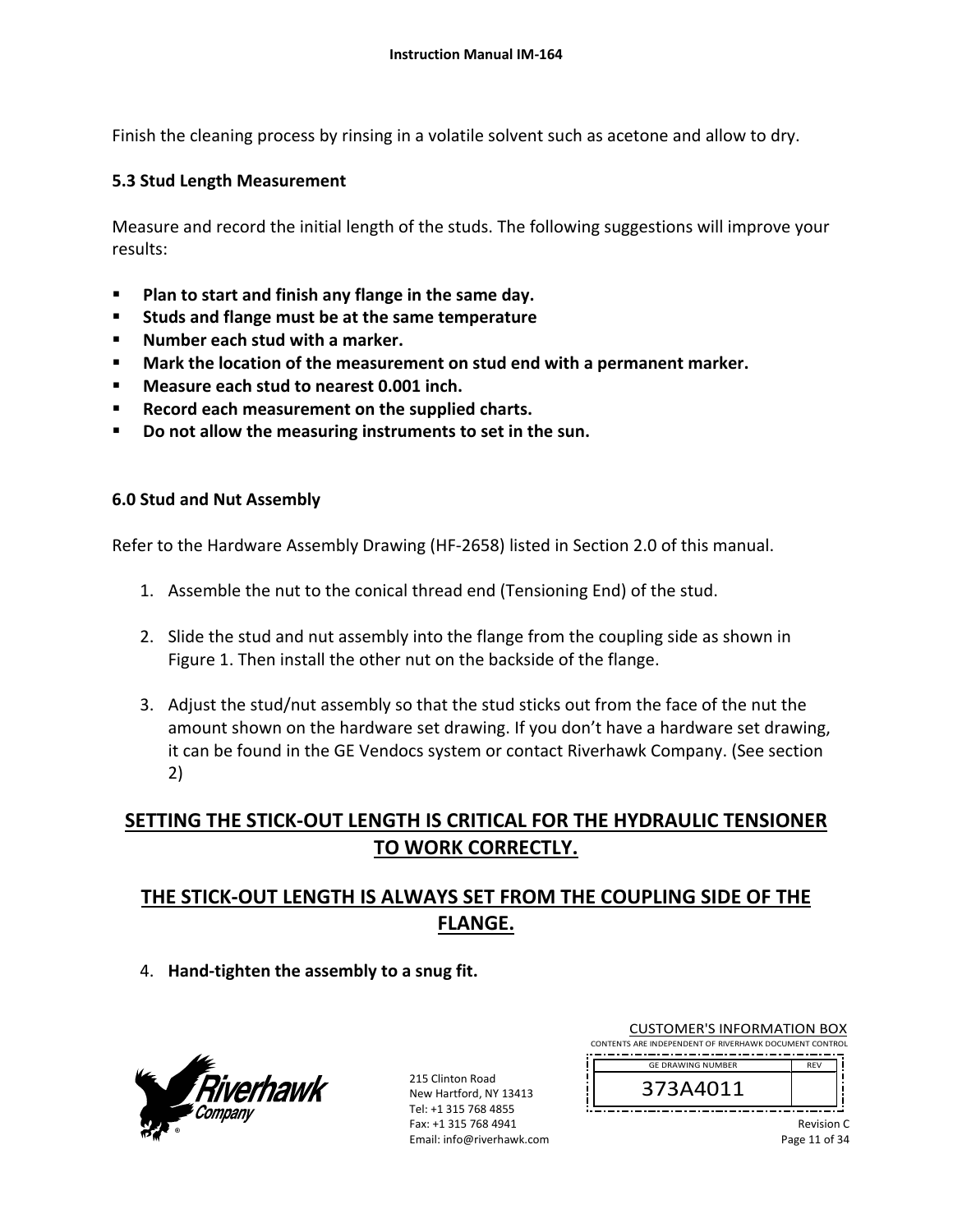

Figure 1 – Section View of a Hardware Set

#### **7.0 Assembly of Hydraulic Tensioner Equipment**

#### **7.1 Kit Assembly**

Assemble the hydraulic pump with its hose to the puller tool and bleed the system of air per following instructions.

Clean puller screw and check for any debris and dents.

Puller screw should be free to rotate and move back and forth.

Inspect tensioner guard for any signs of damage. Bent guards should be replaced.



215 Clinton Road New Hartford, NY 13413 Tel: +1 315 768 4855 Fax: +1 315 768 4941 Email: info@riverhawk.com

CUSTOMER'S INFORMATION BOX CONTENTS ARE INDEPENDENT OF RIVERHAWK DOCUMENT CONTROL 

GE DRAWING NUMBER 373A4011 

> Revision C Page 12 of 34

REV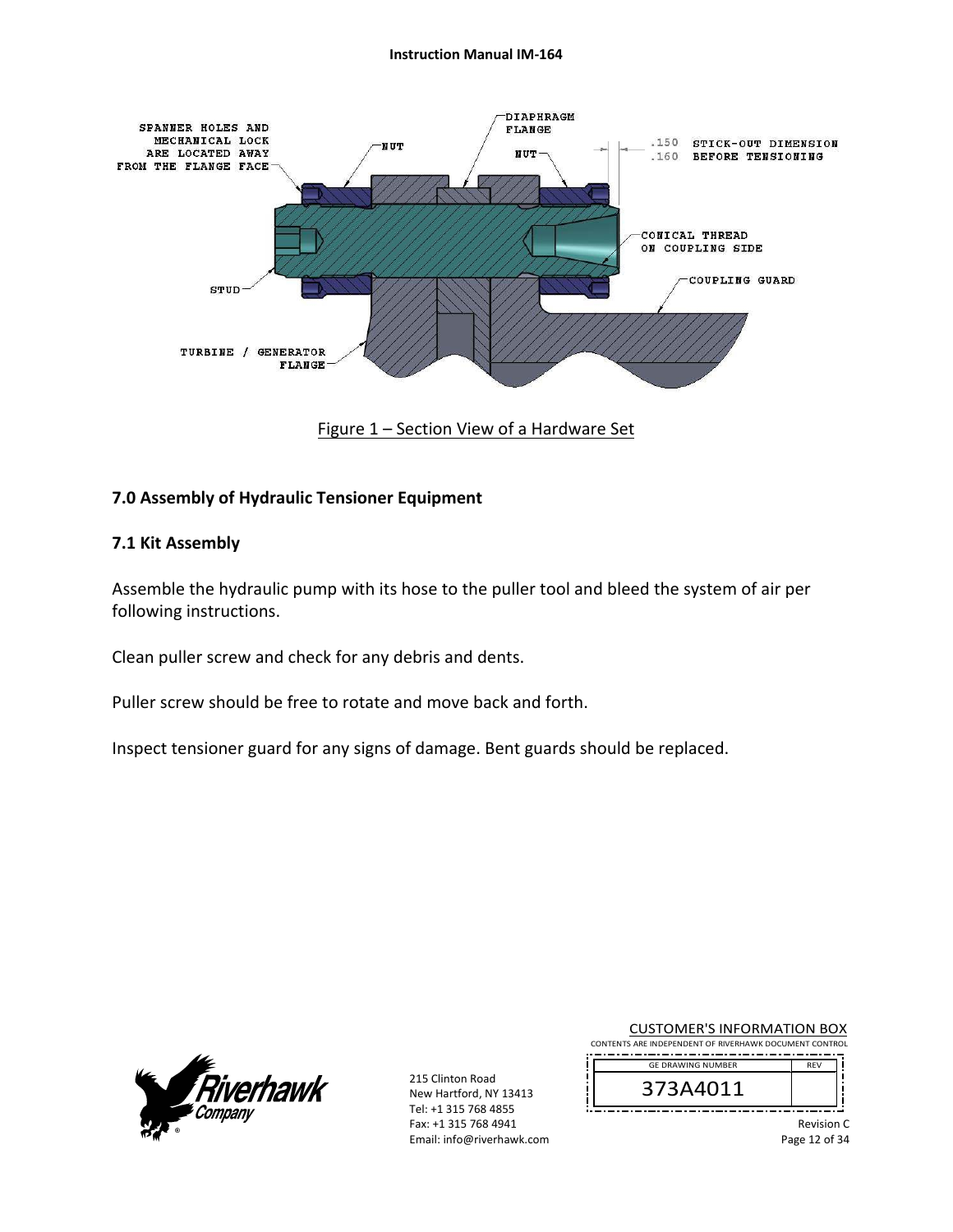## **7.1.1 Hydraulic Fittings**



**Illustration 2** 

The Riverhawk hydraulic hose may use a 1/4" High Pressure Fitting to connect to a tensioner. The hose connector is made from a three piece assembly: a gland nut, a collar, and a 1/4" tube or 1/4" hose end. (See Illustration 1)

To assembly the fitting, slide the gland nut over the 1/4" tube or 1/4" hose end. Turn the collar counter‐clockwise (**left hand** thread) on to the tube or hose end as shown in Illustration 1.

The collar should be placed .125" (3.2 mm) from the tip of the cone. (See Illustration 2) It may be necessary to adjust this collar with a set of vise‐ grip pliers. Be careful to not strip the threads off the tube or hose end.



**Illustration 3** 

Slide the gland nut down over the collar. (See Illustration 3) Insert the 1/4" tube or 1/4" hose end into tensioner or hydraulic pump. While firmly holding the tube or hose end to stop it from rotating, turn the gland nut clockwise (**right hand** thread) and torque the gland nut to 25 FT‐LBS (34 N‐m).

## Tips:

- Make sure all parts are clean and free from debris.
- Protect the cone on the end of the  $1/4$ " tube or 1/4" hose end from scratches as this is the sealing surface.
- Replace red plastic caps when finished to protect the threads and cone.



215 Clinton Road New Hartford, NY 13413 Tel: +1 315 768 4855 Fax: +1 315 768 4941 Email: info@riverhawk.com

| <b>CUSTOMER'S INFORMATION BOX</b>                      |            |  |  |
|--------------------------------------------------------|------------|--|--|
| CONTENTS ARE INDEPENDENT OF RIVERHAWK DOCUMENT CONTROL |            |  |  |
| <b>GE DRAWING NUMBER</b>                               | <b>RFV</b> |  |  |
| 373A4011                                               |            |  |  |

Revision C Page 13 of 34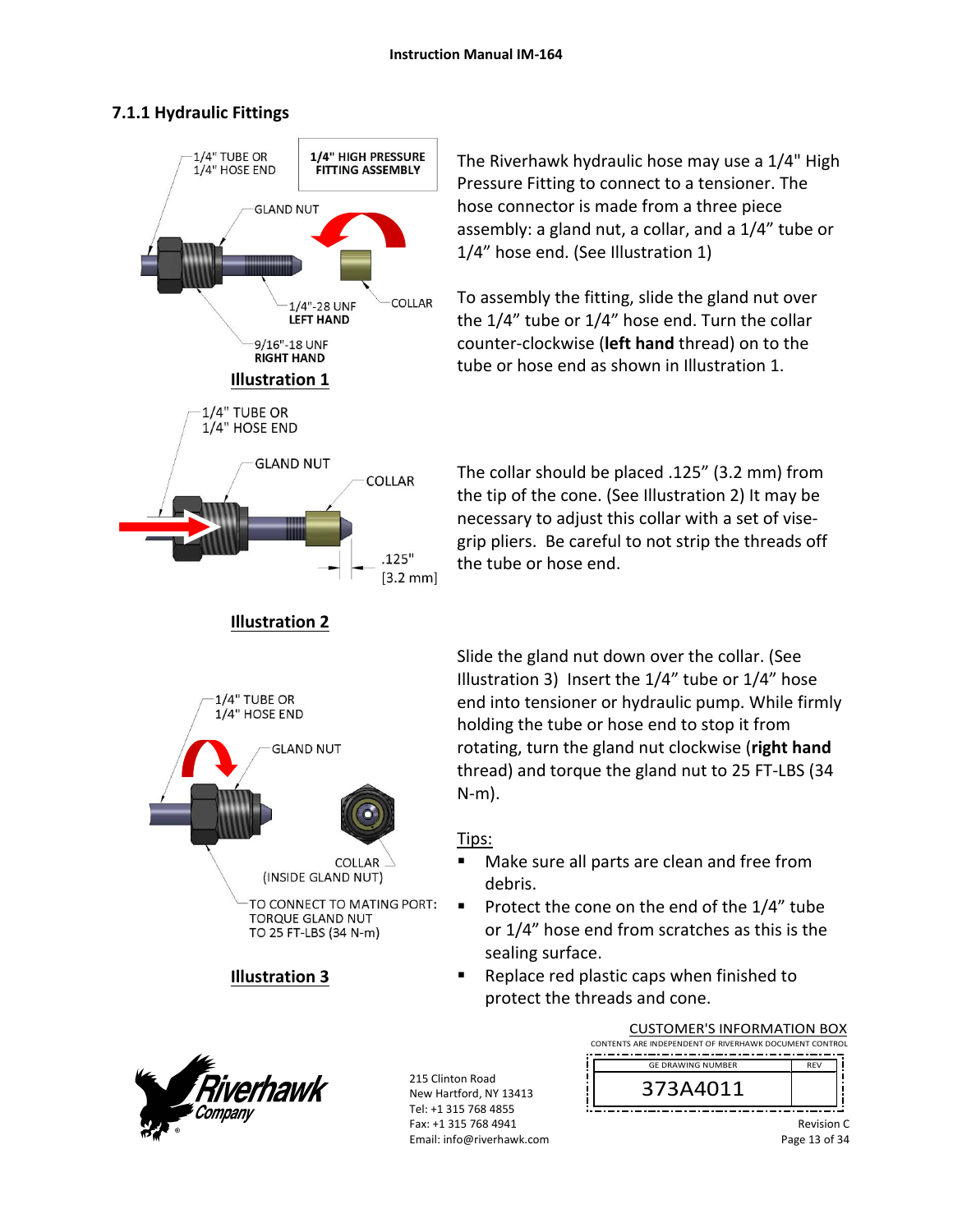#### **7.2 Check Hydraulic Pump Kit**

The pump kit is shipped full of hydraulic oil. The pump reservoir cap is sealed for shipment.

Replace the grey shipping cap with the red plastic reservoir cap.

To use the pump, turn cap to the vent position and follow the operating instructions on the inside cover.

To prevent oil spillage, close cap when not in use. Lost oil should be replaced with Enerpac Hydraulic Oil. ISO 32 or equivalent hydraulic oil may be substituted.

Test pump by dead‐heading (leave port plug in place) and run pump – should hold steady pressure.



**Sample Picture of AP‐0532 Hydraulic Pump with hydraulic connection plugged for testing** 



| <b>CUSTOMER'S INFORMATION BOX</b>                      |            |  |
|--------------------------------------------------------|------------|--|
| CONTENTS ARE INDEPENDENT OF RIVERHAWK DOCUMENT CONTROL |            |  |
| <b>GE DRAWING NUMBER</b>                               | <b>RFV</b> |  |
| 373A4011                                               |            |  |

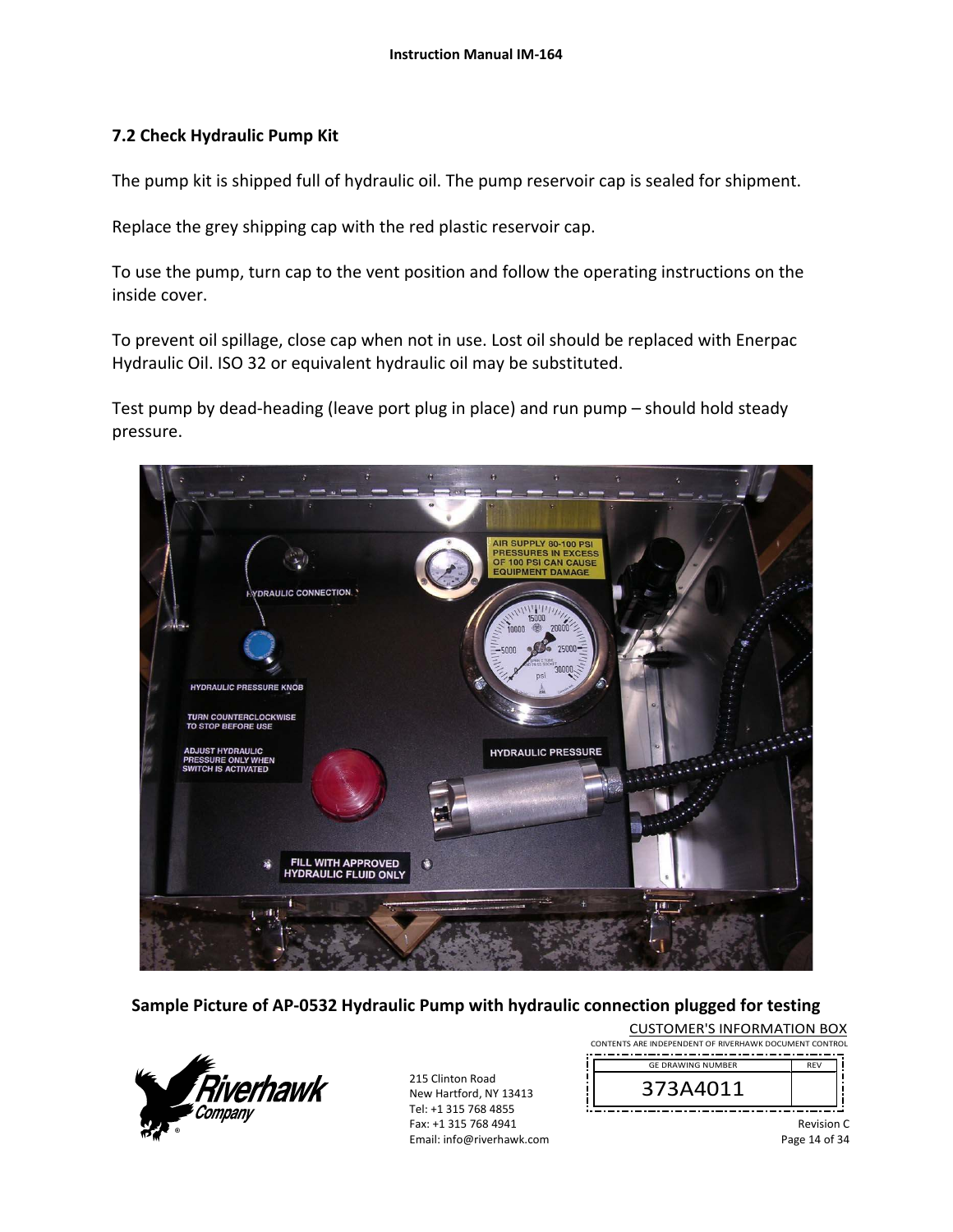### **7.3 Bleeding Hydraulic System**

Follow the tensioner assembly instructions of Section 8.0.

#### **WARNING**

**TO AVOID FAILURE, ENSURE SAFETY AND PROPER OPERATION THE TENSIONER ASSEMBLY MUST BE MOUNTED ON THE STUD BEFORE BLEEDING THE SYSTEM AND TENSIONING BEGINS. DO NOT USE THE TENSIONER ASSEMBLY AT ANY PRESSURE UNLESS THE TOOL IS MOUNTED ON THE STUD.** 

- 1. Mount tensioner on a stud per the assembly instructions of Section 8.0. Make sure the pump is situated below the tensioner assembly.
- 2. The tensioner assembly has two ports, one for pressurizing and one for bleeding the system. These ports service a common chamber and therefore may be treated interchangeability. The bleed port must always be oriented in the uppermost position.
- 3. The puller tool is shipped with a 5/8 in. [16 mm] hex coned stem bleeder fitting installed. With this fitting loosened, stroke the pump repeatedly until the stream of oil exiting the tool is free of air then retighten the fitting.

**Note:** The hose is stiff; use of this tooling can be simplified by temporarily mounting the puller tool on one stud prior to final tightening of fittings. This will reduce the tendency for the fittings to loosen during use.

#### **8.0 Assembly of Tensioner on Stud**

All tensioning (pulling) will be performed from the tapered thread end of the stud with orientation of the stud to the flange as shown in Figure 1.

## **8.1 Assembly of Tensioner with Integral Safety Cage**

Refer to Tensioner Assembly drawing and Figure 7 (at the end of this manual) for tensioner to flange mounting. This assembly has the following features which should make stud tensioning safer and easier.

The safety cage is integral (bolted) to the puller tool

- The hydraulic piston is spring loaded to retract
- The puller screw is a 2-piece design. This requires that the operator tighten the puller screw into the stud and then install a puller nut.



215 Clinton Road New Hartford, NY 13413 Tel: +1 315 768 4855 Fax: +1 315 768 4941 Email: info@riverhawk.com

| <b>CUSTOMER'S INFORMATION BOX</b>                      |            |  |
|--------------------------------------------------------|------------|--|
| CONTENTS ARE INDEPENDENT OF RIVERHAWK DOCUMENT CONTROL |            |  |
| <b>GE DRAWING NUMBER</b>                               | <b>RFV</b> |  |
| 373A4011                                               |            |  |

Revision C Page 15 of 34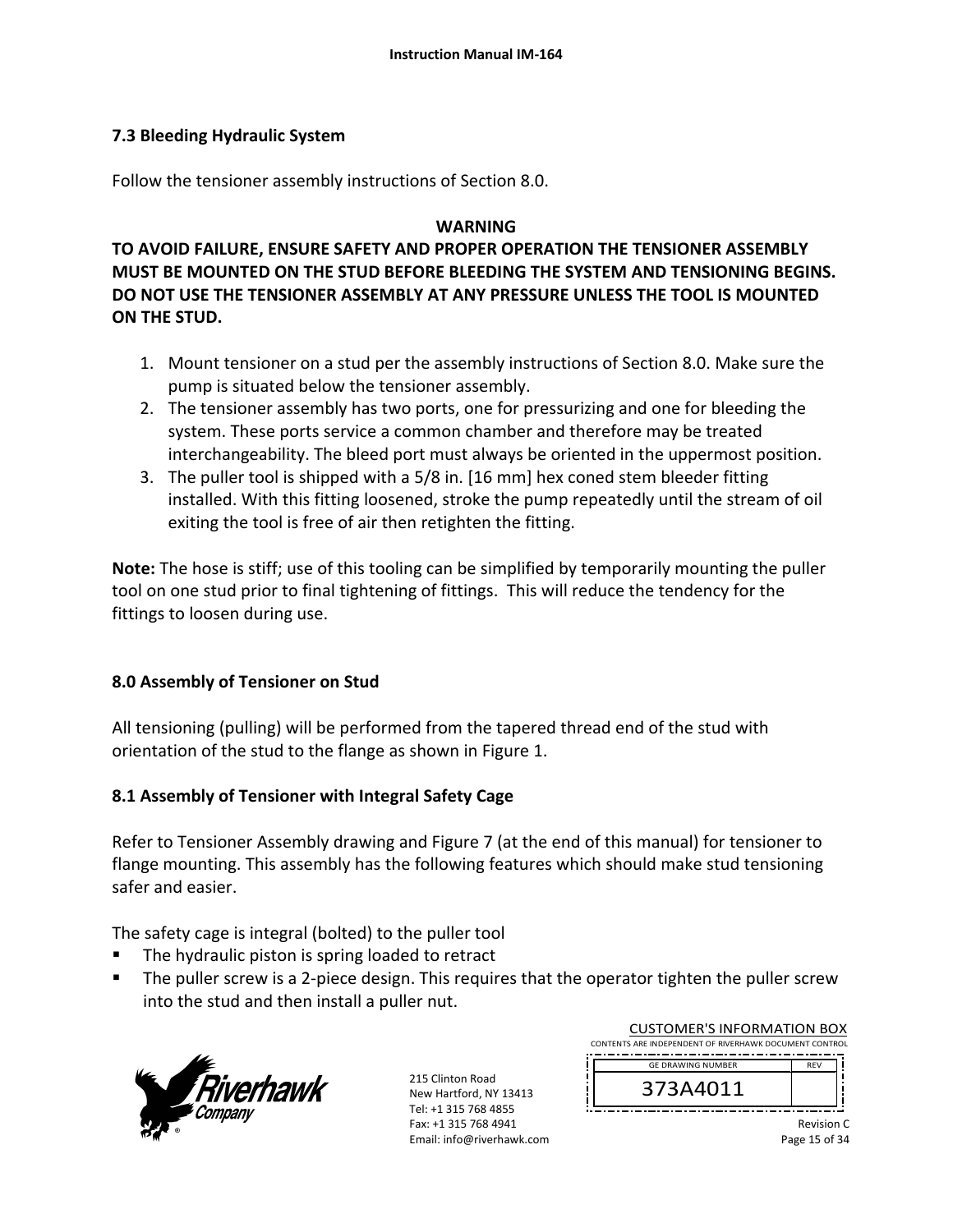Assembly sequence is as follows:

- 1. Open the hydraulic return valve on the pump to allow hydraulic fluid to be pushed back from the puller tool into the pump reservoir. (This is automatic on the air‐operated hydraulic pump)
- 2. Place the spanner ring on the puller side cylindrical nut.
- 3. Apply a light coat of clean turbine oil or a spray lubricant to the puller screw. Do not use "Never Seize" on the conical threads.
- 4. Place and hold the puller tool over the end to be tightened.
- 5. Insert the puller screw through the puller tool into the tapered thread of the stud and tighten.
- 6. **Be sure not to cross‐thread the assembly.**
- 7. Tighten the puller screw using Allen wrenches on the puller screw and the stud. DO NOT wrench on the Hex nut opposite the puller tool.
- 8. Install the puller nut until it seats snugly on the piston and then back‐off 2 flats. This is particularly important for removal because the stud shortens during disassembly and the tensioner may then bind.
- 9. At this point the Tensioner Assembly **MUST BE FREE TO ROTATE**, the puller screw is tight in the stud and the puller nut has been backed‐off the 2 flats.

**Note:** If the tool is not free to rotate it is most likely that the nuts must be repositioned so that the stud may be shifted slightly to the puller tool side of the flange. This can be accomplished as follows:

- 1. Back off the puller nut and slightly loosen the puller screw.
- 2. Back off the Hex nut opposite the puller tool about 1 /2 turn.
- 3. Tighten the puller screw side cylindrical nut to take up the slack
- 4. Retighten the puller screw per above and check for tool looseness

**Caution:** Do not over extend the stud. Over extension can cause the piston to lose its seal and leak oil.



215 Clinton Road New Hartford, NY 13413 Tel: +1 315 768 4855 Fax: +1 315 768 4941 Email: info@riverhawk.com

| <b>CUSTOMER'S INFORMATION BOX</b>                      |            |
|--------------------------------------------------------|------------|
| CONTENTS ARE INDEPENDENT OF RIVERHAWK DOCUMENT CONTROL |            |
| <b>GE DRAWING NUMBER</b>                               | <b>RFV</b> |
|                                                        |            |
| 373A4011                                               |            |
|                                                        |            |

Revision C Page 16 of 34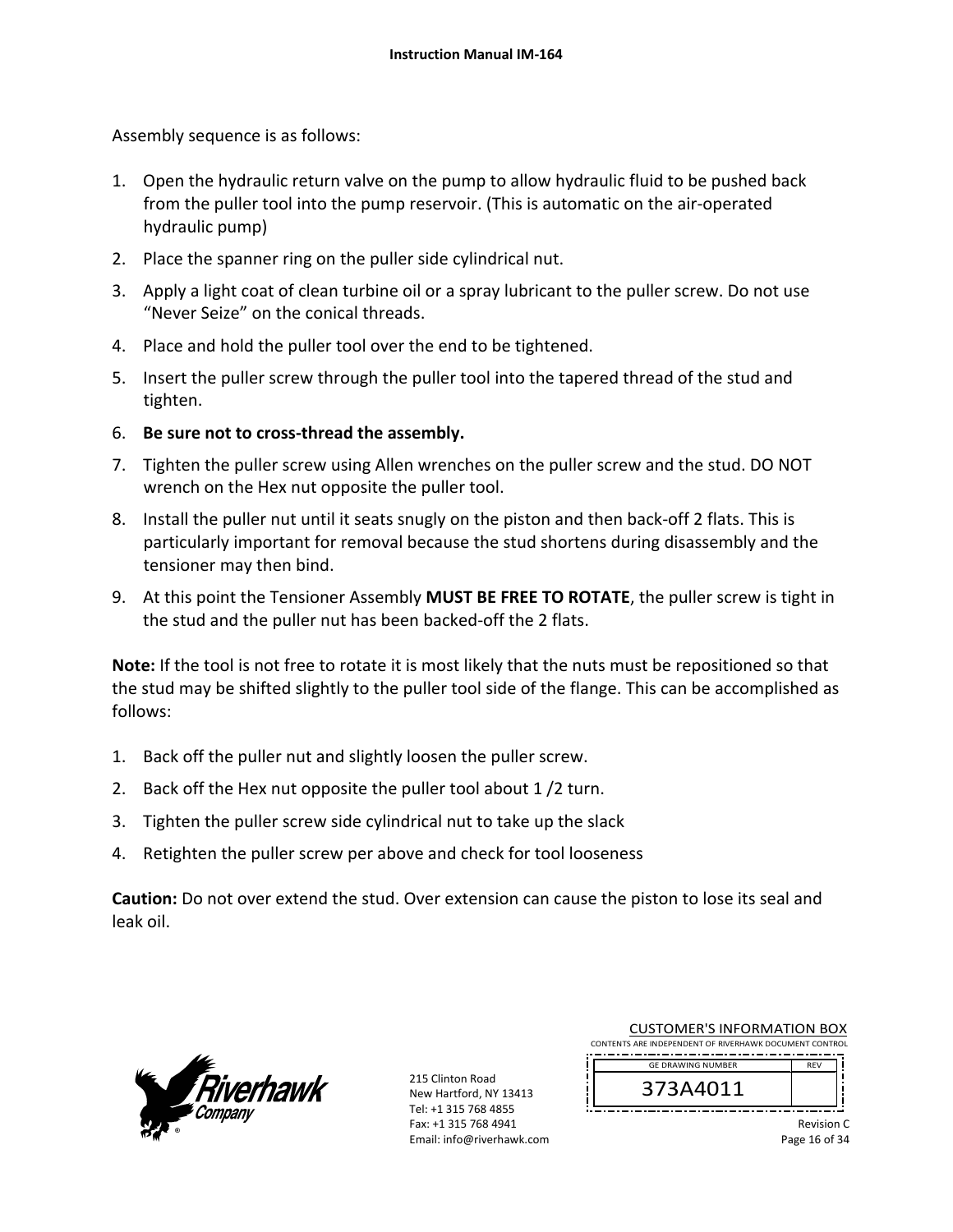## **CAUTION**

**Personal injury and equipment damage can occur if the puller screw is not securely engaged with the tapered threads of the stud. Proper engagement is achieved when the puller screw is tight in the stud and the tensioner assembly is free to turn.**

## **9.0 Stud Pulling and Tensioning**

The studs will be tensioned in two steps, at approximately 50% pressure and at final pressure. Follow the tensioning sequence for each flange joint as defined on the data sheets found at the end of this manual.

**Note:** Before threading the puller screw into the stud, carefully check the cleanliness of both the stud's and the puller screw's conical threads. Apply a light coat of clean turbine oil or a spray lubricant to the puller screw. Do not use "Never Seize" on the conical threads. This procedure will ease assembly and assure positive mating of the threads before tightening.

## **WARNING**

## **The safety cage MUST be in place and hands kept out of designated areas at all times when the puller tool is pressurized otherwise personal injury can occur.**

## **9.1 Tensioning at 50% pressure**

After the tensioner is properly installed apply hydraulic pressure to the tool. Bring the pressure to the 50% level in accordance with the following table.

| <b>Flange Position</b>       | <b>Stud Size</b>  | 50% Pressure | 50% Stretch    |
|------------------------------|-------------------|--------------|----------------|
| Turbine to Coupling          | $1 - 1/8"$        | 9000 psi     | Do not measure |
|                              | $[29 \text{ mm}]$ | [620 bar]    | Do not use     |
| <b>Coupling to Generator</b> | $1 - 1/8"$        | 9000 psi     | Do not measure |
|                              | [29 mm]           | [620 bar]    | Do not use     |

#### **9.1.1 Tightening of 1 1/8" Nuts**

Tighten the cylindrical nuts hand tight using the pin wrench and spanner ring, ref. Figure 7.



| <b>CUSTOMER'S INFORMATION BOX</b>                      |            |  |
|--------------------------------------------------------|------------|--|
| CONTENTS ARE INDEPENDENT OF RIVERHAWK DOCUMENT CONTROL |            |  |
| <b>GE DRAWING NUMBER</b>                               | <b>RFV</b> |  |
| 373A4011                                               |            |  |
|                                                        |            |  |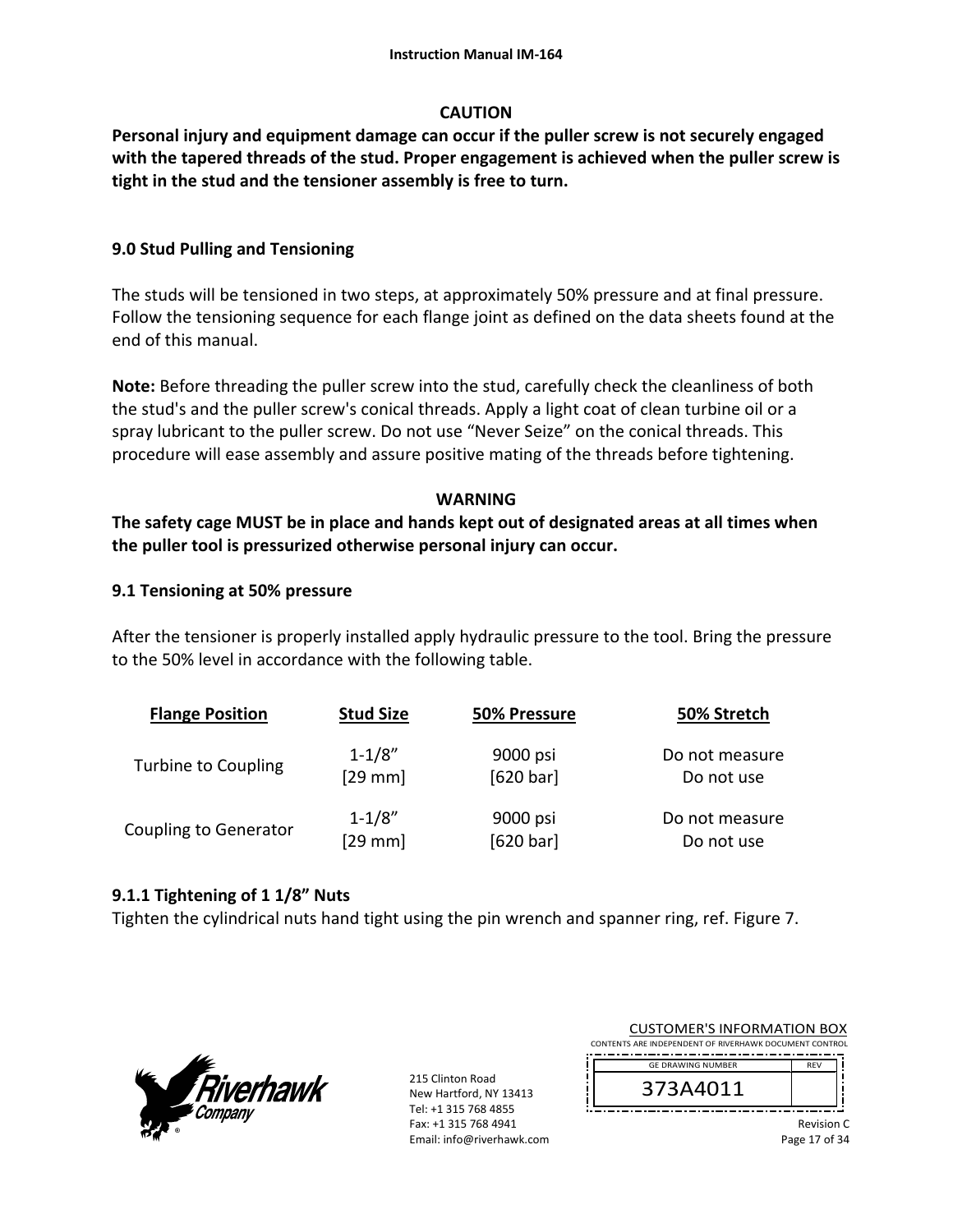## **9.2 Removing the Tensioner from an Installed Stud**

Puller tool removal is to be accomplished as follows:

- 1. Release the puller tool pressure by opening the valve on the pump. Leave valve open. (This is automatic on the air‐operated hydraulic pump)
- 2. Unscrew the puller screw using a wrench.
- 3. Tapping the wrench with a hammer may be necessary to loosen the puller screw.
- 4. Move the tool to the next stud/nut assembly to be tensioned, following the sequence/pattern as defined on the supplied data sheets.

## **9.3 Tensioning at Final Pressure**

Repeat the pulling and tightening procedure stated above at full pressure. Measures the length of the studs after all have been tensioned. The final pressure and required stretch values are listed in the following table

| <b>Flange Position</b>       | <b>Stud Size</b> | <b>Final Pressure</b> | <b>Final Stretch</b>  |
|------------------------------|------------------|-----------------------|-----------------------|
| <b>Turbine to Coupling</b>   | $1 - 1/8"$       | 18000 psi             | $0.009" - 0.011"$     |
|                              | $[29$ mm         | [1250 bar]            | $[0.23$ mm - 0.28 mm  |
| <b>Coupling to Generator</b> | $1 - 1/8"$       | 18000 psi             | $0.009" - 0.011"$     |
|                              | $[29$ mm         | [1250 bar]            | $[0.23$ mm - 0.28 mm] |

## **CAUTION**

DO NOT EXCEED THE MAXIMUM PRESSURE VIBROSCRIBED ON THE PULLER BODY. Excessive pressure can damage the stud and puller screw.

Excessive stretch variations or low stretch values can be corrected by retensioning all or selected studs to the pressure values stated in the above table. Have final stretch values approved by the supervisor responsible for the installation.

## **10.0 Thread Locking**

Once pulling and tensioning is completed all stud nuts must be locked in position



| <b>CUSTOMER'S INFORMATION BOX</b>                      |            |  |
|--------------------------------------------------------|------------|--|
| CONTENTS ARE INDEPENDENT OF RIVERHAWK DOCUMENT CONTROL |            |  |
| <b>GE DRAWING NUMBER</b>                               | <b>RFV</b> |  |
| 373A4011                                               |            |  |

Revision C Page 18 of 34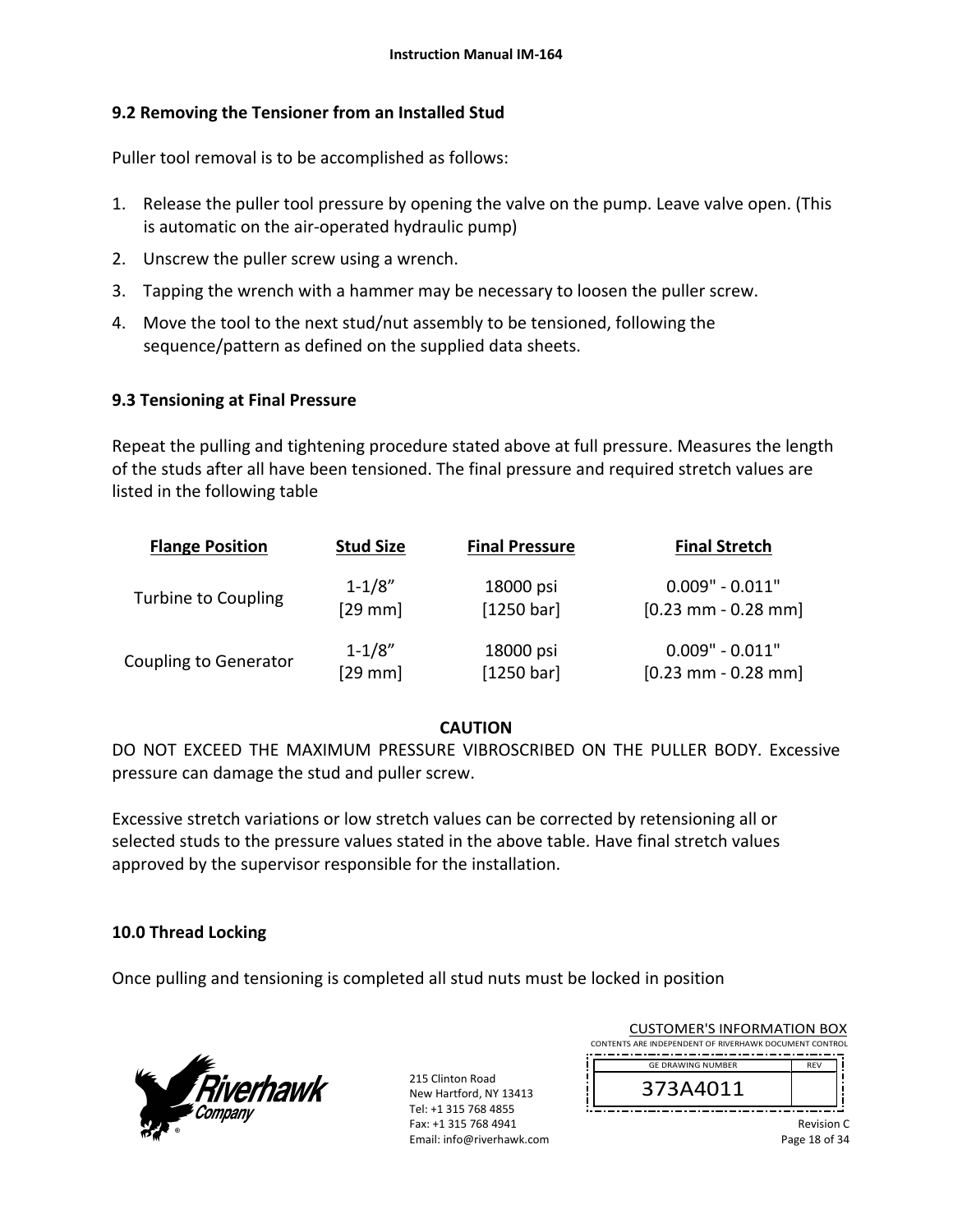

## **10.1 Thread Locking Using a Mechanical Locking Device.**

## **Sample Picture of a Riverhawk Locknut**

Mechanical lock nuts have two set screws located in the top face, see picture. Before threading the nut onto the stud check to be certain the set screws are free to turn. Once the nut is seated torque the set screws to the values specified in the following table. When seated and torqued to the values specified the load created by the set screw displaces the thread of the nut in the area of the web creating the desired locking action.

| <b>Stud Size</b>                | <b>Set Screw Size</b> | <b>Torgue</b>                                    |  |
|---------------------------------|-----------------------|--------------------------------------------------|--|
| $1 - 1/8"$<br>$[29 \text{ mm}]$ | #10-32 UN             | $30$ in Ibs - 36 in Ibs<br>$[3.4 N·m - 4.1 N·m]$ |  |

#### **11.0 Stud/Nut Removal**

Section 12.1 describes the procedures to be followed in removing nuts that have been locked with mechanical locking feature.

#### **11.1 Removal of Assemblies with Mechanical Locknuts**

For those assemblies which have been locked with the liquid locking compound, removal is accomplished as follows:



215 Clinton Road New Hartford, NY 13413 Tel: +1 315 768 4855 Fax: +1 315 768 4941 Email: info@riverhawk.com

| <b>CUSTOMER'S INFORMATION BOX</b>                      |            |  |
|--------------------------------------------------------|------------|--|
| CONTENTS ARE INDEPENDENT OF RIVERHAWK DOCUMENT CONTROL |            |  |
| <b>GE DRAWING NUMBER</b>                               | <b>RFV</b> |  |
| 373A4011                                               |            |  |

Revision C Page 19 of 34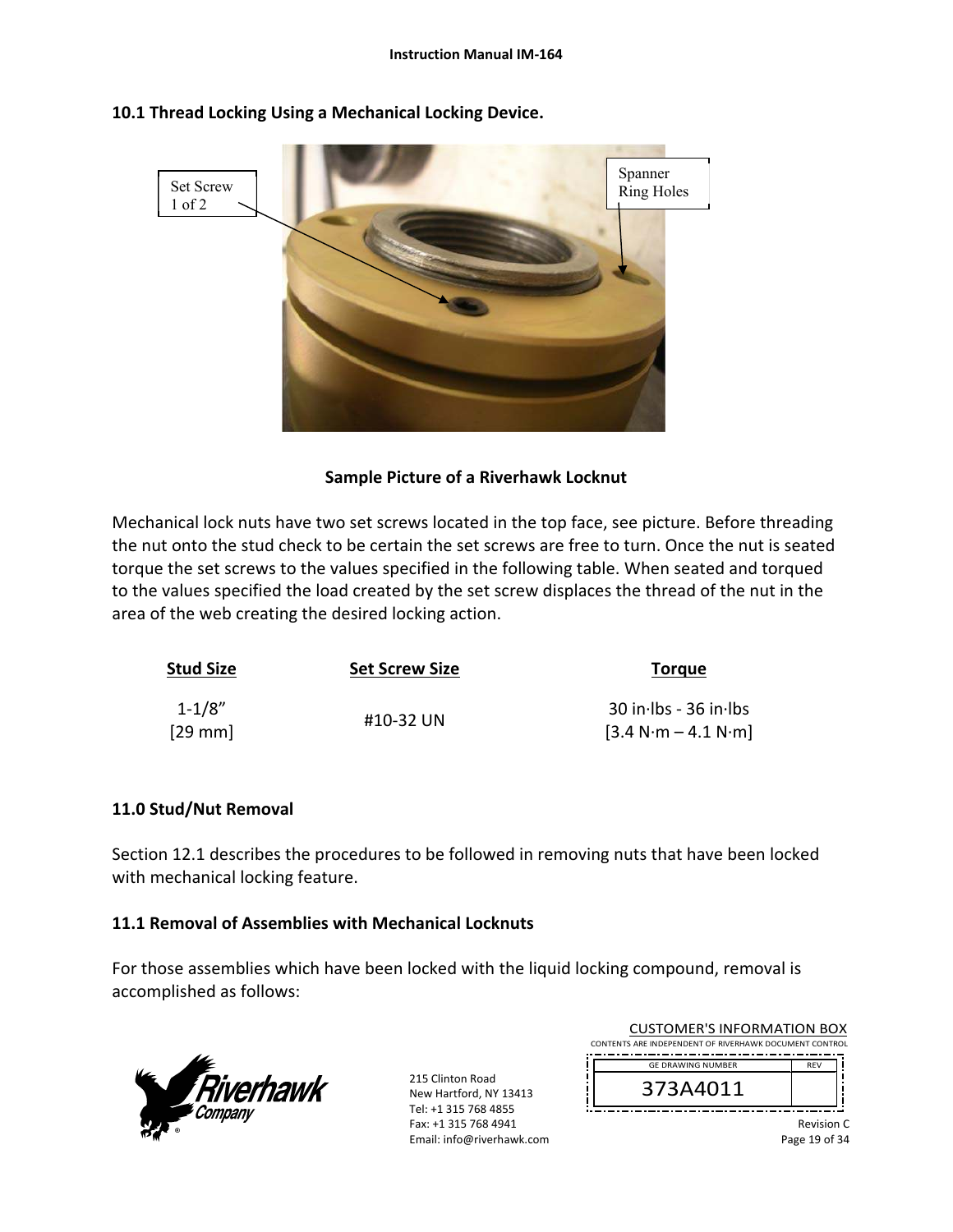- 1.Using a wire brush and shop air clean the internal tapered thread of the stud to remove any debris/deposits that may have accumulated during service. (see section 5.2.2)
- 2.Install the appropriate puller tool to the stud as described in Section. 8.0.
- 3.Apply hydraulic pressure per the following table and without using unreasonable force attempt to loosen the nut using the spanner ring and spanner wrench as shown in Figure 7.

| <b>Flange Position</b>       | <b>Stud Size</b>        | <b>Final Pressure</b>   |
|------------------------------|-------------------------|-------------------------|
| Turbine to Coupling          | $1 - 1/8"$<br>$[29$ mm] | 18000 psi<br>[1250 bar] |
| <b>Coupling to Generator</b> | $1 - 1/8"$<br>$[29$ mm] | 18000 psi<br>[1250 bar] |

**CAUTION** 

## **DO NOT EXCEED THE MAXIMUM PRESSURE VIBROSCRIBED ON THE PULLER BODY. Excessive pressure can damage the stud and the puller screw.**

## **11.2 Removal of Assemblies with Mechanical Locknuts**

For those assemblies which have been locked using mechanical lock nuts, removal is accomplished as follows:

1. Using a wire brush and shop air clean the internal tapered thread of the stud to remove any debris/deposits which may have accumulated during service. (see section 5.2.2) With an Allen-wrench loosen the two locking set screws but do not remove from nut.



# **Sample Picture of the loosening of a nut's set screws**



215 Clinton Road New Hartford, NY 13413 Tel: +1 315 768 4855 Fax: +1 315 768 4941 Email: info@riverhawk.com

| 272 A 4 A 1 1                                          |            |  |
|--------------------------------------------------------|------------|--|
| <b>GE DRAWING NUMBER</b>                               | <b>RFV</b> |  |
| CONTENTS ARE INDEPENDENT OF RIVERHAWK DOCUMENT CONTROL |            |  |
| <b>CUSTOMER'S INFORMATION BOX</b>                      |            |  |



Revision C Page 20 of 34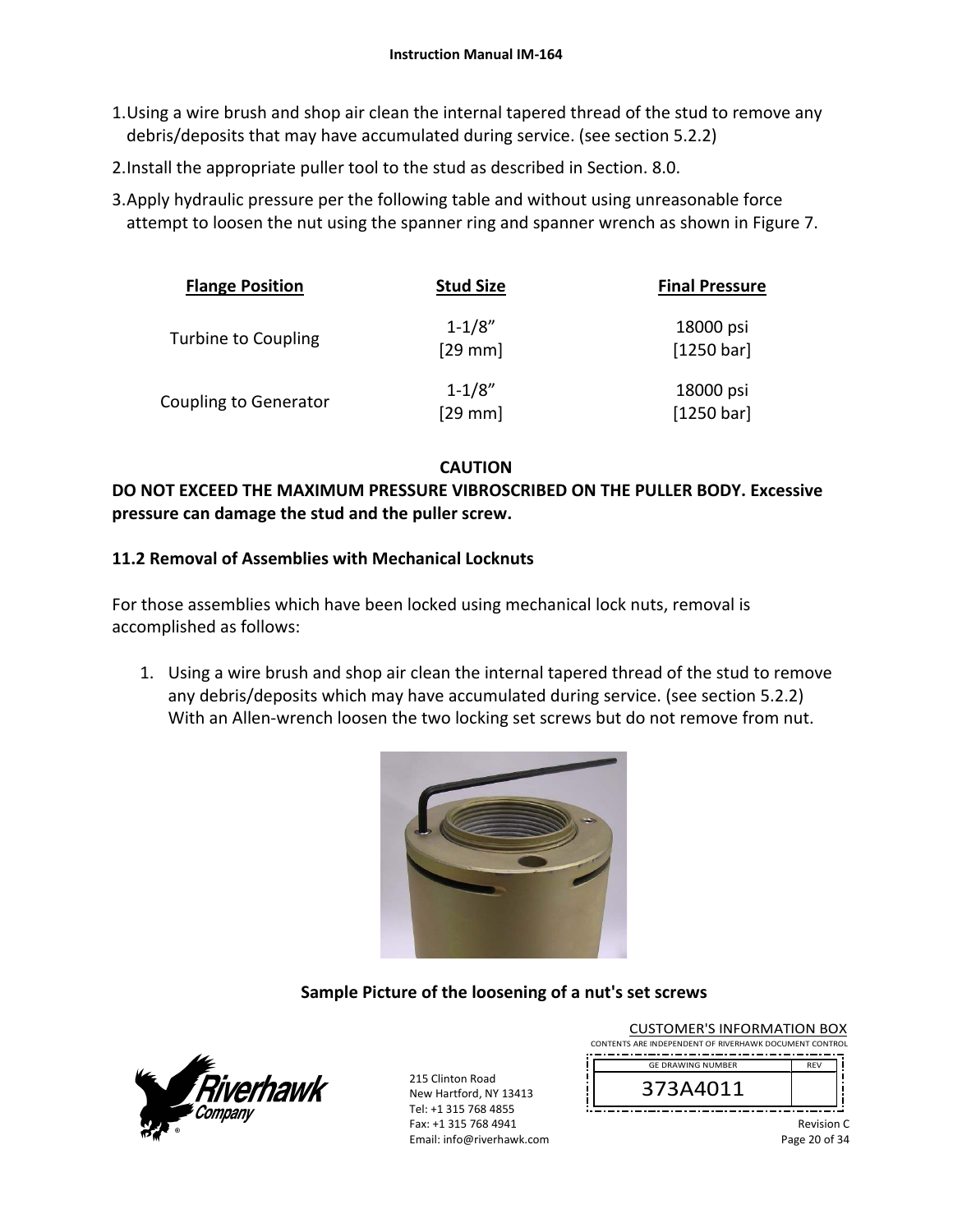- 2. Install the appropriate puller tool to the stud as described in Section 8.0.
- 3. Apply hydraulic pressure per the following table and without using unreasonable force attempt to loosen the nut using the spanner ring and spanner wrench as shown in Figure 7.

| <b>Flange Position</b>       | <b>Stud Size</b>        | <b>Final Pressure</b>   |
|------------------------------|-------------------------|-------------------------|
| Turbine to Coupling          | $1 - 1/8"$<br>$[29$ mm] | 18000 psi<br>[1250 bar] |
| <b>Coupling to Generator</b> | $1 - 1/8"$<br>$[29$ mm] | 18000 psi<br>[1250 bar] |

**CAUTION** 

## **DO NOT EXCEED THE MAXIMUM PRESSURE VIBROSCRIBED ON THE PULLER BODY. Excessive pressure can damage the stud and the puller screw.**

## **12.0 Storage Instructions**

Follow these directions to properly store your hydraulic tensioner and hydraulic pump kit for long term storage and shipment.

If any damage is observed, contact the Riverhawk Company to schedule a maintenance inspection.

## **12.1 Hydraulic Pump Kit Storage**

#### **12.1.1 MP‐0130 Manual hydraulic pump**

Plug the pump's hydraulic port with the pump's metal plug Secure the grey vent plug on the reservoir with a 3/8" (10mm) hex Allen key.

Check the hydraulic hose for any damage including bent hose ends and split outer lining. If any damaged is found, replace the hose immediately by contacting the Riverhawk Company.

Place red plastic end caps on the hose ends to protect the hose ends from damage.



215 Clinton Road New Hartford, NY 13413 Tel: +1 315 768 4855 Fax: +1 315 768 4941 Email: info@riverhawk.com

| CUSTOMER'S INFORMATION BOX                             |  |  |
|--------------------------------------------------------|--|--|
| CONTENTS ARE INDEPENDENT OF RIVERHAWK DOCUMENT CONTROL |  |  |
|                                                        |  |  |
| <b>RFV</b><br><b>GE DRAWING NUMBER</b>                 |  |  |
| 373A4011                                               |  |  |

 $CUTO$  is a series in FORMATION BOX

Revision C Page 21 of 34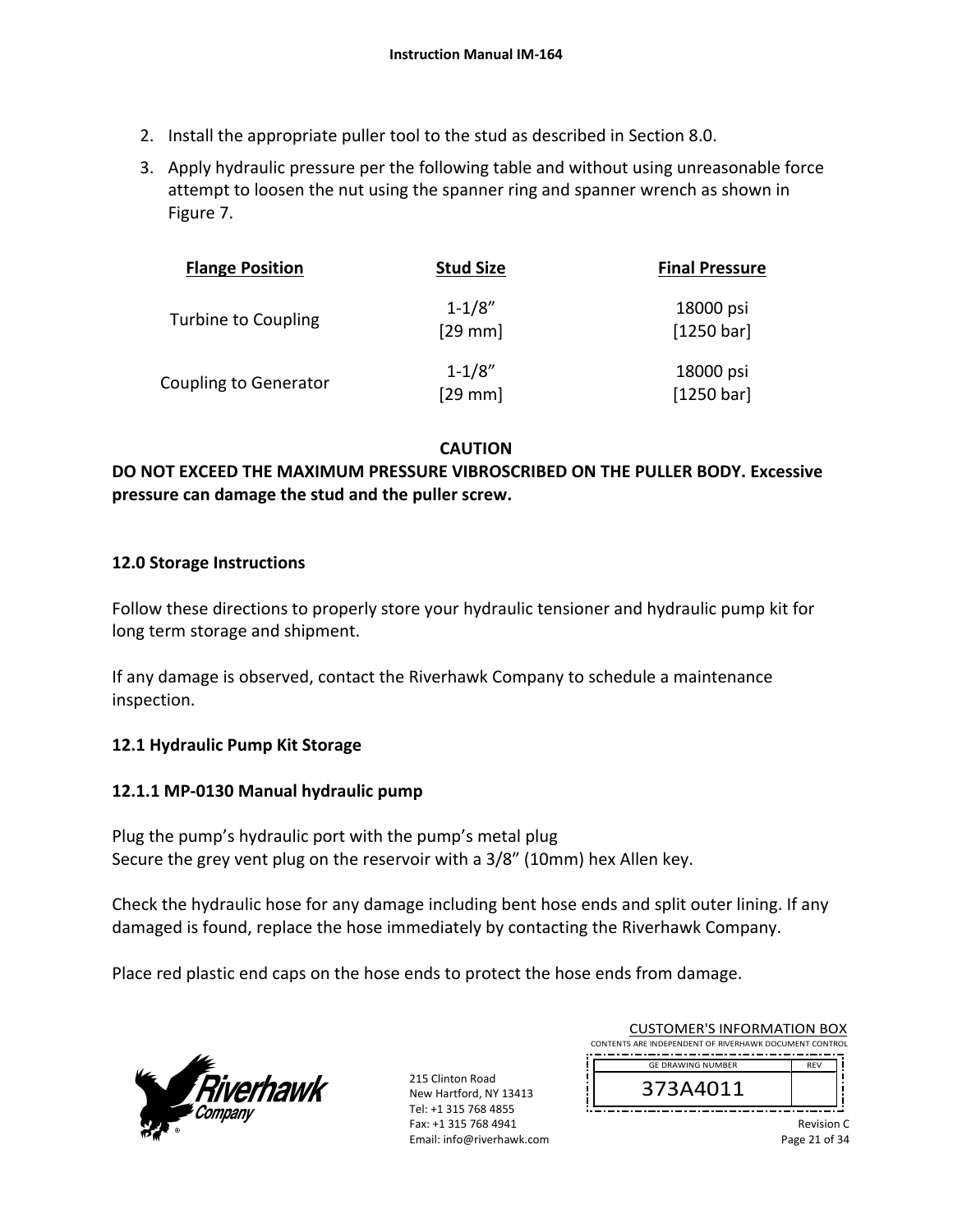Wind the hydraulic hose around the pump and secure in place with the hose clamps.

Place the hydraulic pump kit into the original shipping container.

## **12.1.2 AP‐0532 Air‐Driven hydraulic pump**

Plug the pump's hydraulic port with the pump's metal plug.

The red oil reservoir cap should be removed and stored inside the pump with the extra air hose fittings.

Place the grey and black storage cap into the oil reservoir opening and tighten to secure the oil from spillage.

Check the hydraulic hose for any damage including bent hose ends and split outer lining. If any damaged is found, replace the hose immediately by contacting the Riverhawk Company.

Place red plastic end caps on the hose ends to protect the hose ends from damage.

Wind the hydraulic hose into a circle no smaller than 14" (360mm) and place into the original shipping container.

Place the hydraulic pump kit into the original shipping container.

#### **12.2 Hydraulic Tensioner Storage**

Check the tensioner for any damage

- 1. Clean puller screw and check for any debris and dents.
- 2. Puller screw should be free to rotate and move back and forth.
- 3. Seam between the cylinder and its end cap is closed tightly.
- 4. Inspect tensioner guard for any signs of damage. Bent guards should be replaced.

If any damage is observed, contact the Riverhawk Company to schedule a maintenance inspection.

Place protective red plastic cap into the hydraulic port.

Coat the hydraulic tensioner with a light coat of oil and place the tensioner into the original shipping container.



215 Clinton Road New Hartford, NY 13413 Tel: +1 315 768 4855 Fax: +1 315 768 4941 Email: info@riverhawk.com

| CUSTOMER'S INFORMATION BOX                             |            |  |
|--------------------------------------------------------|------------|--|
| CONTENTS ARE INDEPENDENT OF RIVERHAWK DOCUMENT CONTROL |            |  |
|                                                        |            |  |
| <b>GE DRAWING NUMBER</b>                               | <b>RFV</b> |  |
| 373A4011                                               |            |  |

 $CUTO$  is a series in FORMATION BOX

Revision C Page 22 of 34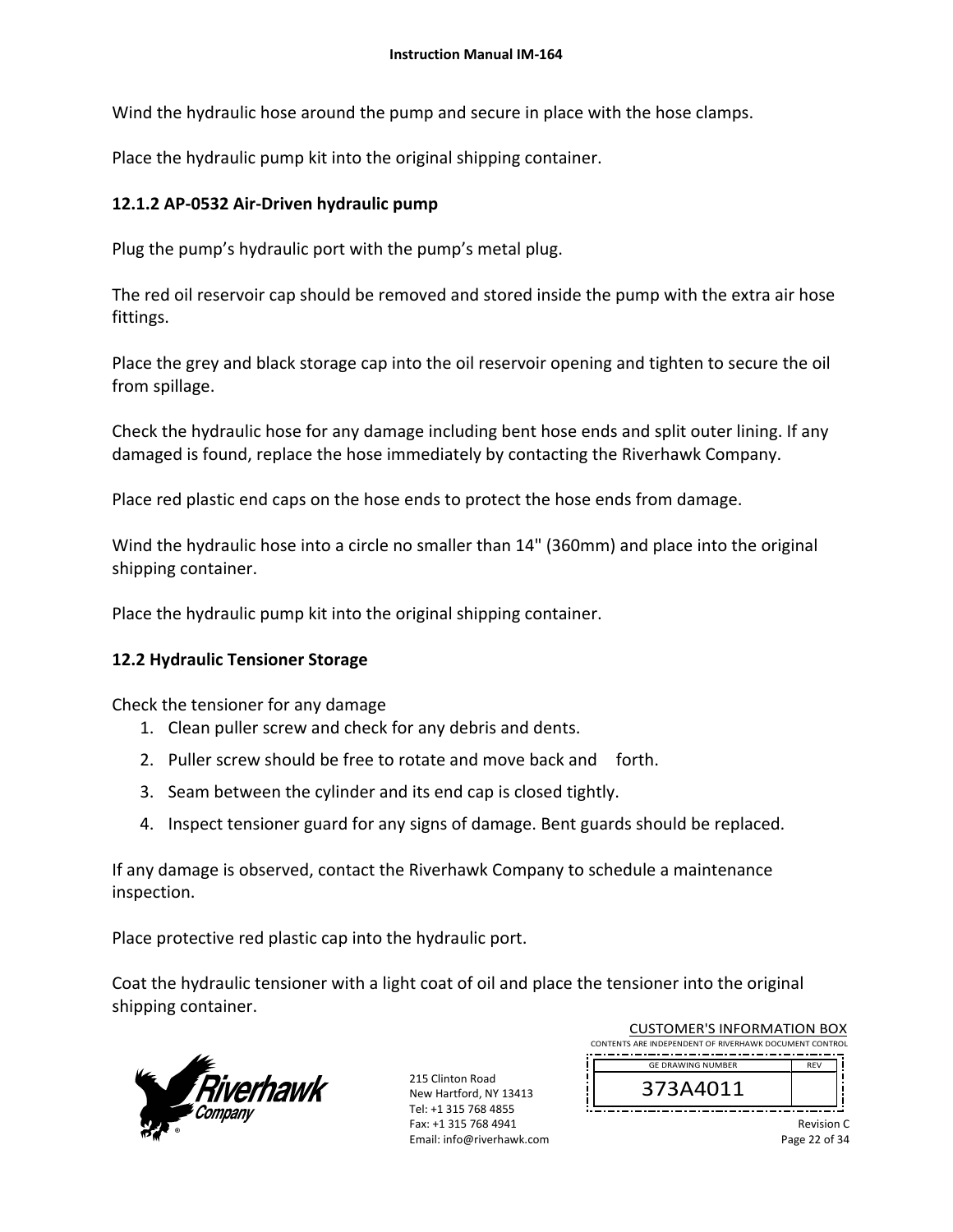#### **12.3 Store shipping container**

Secure the hydraulic pump and hydraulic tensioner into the original shipping containers using the supplied wood braces.

Seal the original shipping container and store under shelter and protected from moisture, sand, and grit.

## **13.0 Frequently Asked Questions**

This section contains some frequently asked questions and problems. If the steps listed here do not solve your problem, contact the Riverhawk Company thru our website, email, or phone call.

- **Q**: A tensioner has pulled itself out of the stud's conical threads.Can I continue using a tensioner on this stud?
- **A**: No. Both the tensioner and the stud may have been damaged. If the stud is tensioned, a Nut Buster repair kit, from Riverhawk, must be used to remove the damaged stud by drilling out the nut. Riverhawk can supply a replacement stud and nut based on the initial weight certification supplied with the hardware set (see section 4.2). The damaged tensioner should also be returned to Riverhawk for inspection and repair.
- **Q**: The hydraulic tensioner has been taken up to its final pressure. The final stretch length is short of the final stretch target. What is the next step?
- **A**: Do not increase the hydraulic pressure. Check if the hydraulic pump is set to the right pressure. Install the tensioner and re‐pressurize the tensioner to the final pressure then recheck the stretch measurement. If the stretch value is still short, remove the stud from the hole and re-measure the stud's initial length then try to install the stud again.
- **Q**: The hydraulic tensioner has been taken up to its final pressure. The final stretch length is larger than the final stretch target. What is the next step?
- **A**: Remove the stud from the bolt hole. Check if the hydraulic pump is set to the right pressure. Re‐measure the stud's initial length then try to install the stud again.



| <b>CUSTOMER'S INFORMATION BOX</b>                      |            |  |
|--------------------------------------------------------|------------|--|
| CONTENTS ARE INDEPENDENT OF RIVERHAWK DOCUMENT CONTROL |            |  |
|                                                        |            |  |
| <b>GE DRAWING NUMBER</b>                               | <b>RFV</b> |  |
| 373A4011                                               |            |  |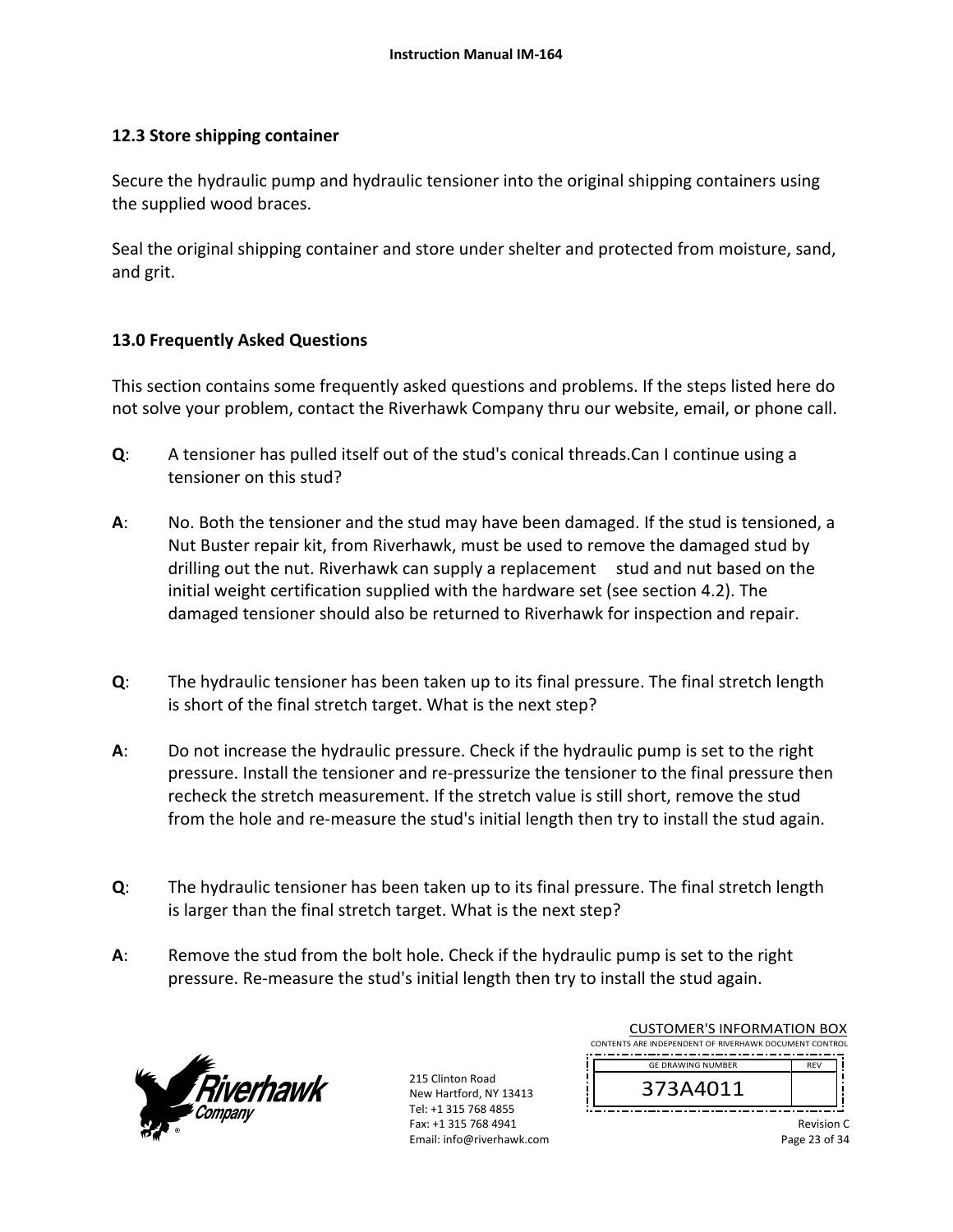- **Q**: Is there an easier way to support or move the tensioner around the coupling shaft?
- **A**: Use two straps. One around the coupling shaft and the other attach to any overhead support. Straps must be slack during mounting tensioner to stud and during tensioning.
- **Q**: The tensioner is at its final pressure, but the nut cannot be loosen.
- **A**: If the nuts cannot be loosened at the final pressure, continually increasing the pressure will not help and can be dangerous and in some cases make it harder to remove the nut. Check the nut to see if its set screws have been loosened. Check for and remove any corrosion around the nut's threads.
- **Q**: How do I clean the conical threads on a stud?
- **A**: The conical threads are best cleaned using a spiral wound brass brush in a drill as described in section 5.2.2
- **Q**: During the initial steps of removing a tensioned stud, the stick‐out length is found to be wrong.
- **A**: Do not proceed. Contact Riverhawk for assistance. With the wrong stick‐out length, the hydraulic tensioner has a limited stroke and may not work properly and can be damaged.
- **Q**: The hydraulic pump appears to be leaking.
- **A**: Check the hose connection to the hydraulic pump. If the 1/4" high pressure fitting is not assembled correctly, it may look like the pump is leaking. If the problem continues, it may be necessary to open the pump kit. Contact Riverhawk for guidance.



215 Clinton Road New Hartford, NY 13413 Tel: +1 315 768 4855 Fax: +1 315 768 4941 Email: info@riverhawk.com

| ำ¬า ^ <i>^</i> ^ <i>^</i> ^ <i>^</i>                   |            |  |
|--------------------------------------------------------|------------|--|
| <b>GE DRAWING NUMBER</b>                               | <b>RFV</b> |  |
| CONTENTS ARE INDEPENDENT OF RIVERHAWK DOCUMENT CONTROL |            |  |
| CUSTOMER'S INFORMATION BOX                             |            |  |

CUSTOMER'S INFORMATION BOX

373A4011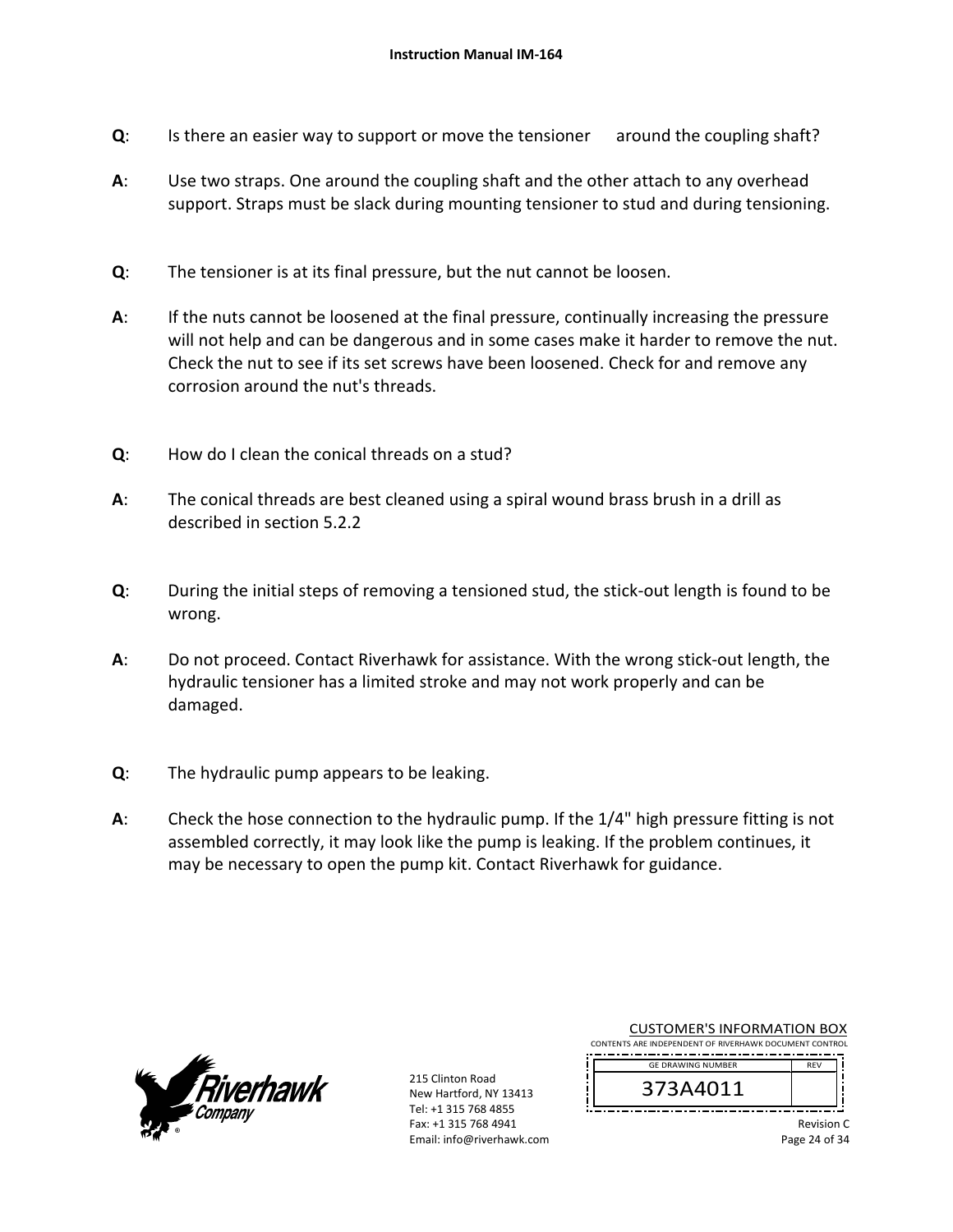- **Q**: The hydraulic hose has a collar on it that can't be moved by hand
- **A**: The collar is sometimes held in place with a thread locking compound. This prevents the collar from moving too easily. It may be necessary to adjust this collar with a set of vise‐ grip pliers. Be careful to not strip the threads off the tube or hose end.

#### **14.0 Revision History**

| Revision<br>Letter | <b>Effective Date</b> | Description                                                                                                                                                                                                                                                      |
|--------------------|-----------------------|------------------------------------------------------------------------------------------------------------------------------------------------------------------------------------------------------------------------------------------------------------------|
| C                  | May 17, 2022          | Added EC Declaration of Conformity and UKCA<br><b>Declaration of Conformity</b>                                                                                                                                                                                  |
| B                  | Dec 2, 2009           | Added 389A6185P001 to title page and section 2.0                                                                                                                                                                                                                 |
| A                  | Nov 13, 2009          | Added sections 3.0 and 13.0; Added turbine oil and<br>removed "Never Seize" from sections 1.0, 3.0, 8.1, 8.2,<br>and 9.0; Revised section 4.5; revise title on page 1,<br>revised sections 4.4, 5.1, 7.1.1, 11.1, 11.2, 12.2;<br>Reformatted to current practice |
|                    | Sept 28, 2004         | Released                                                                                                                                                                                                                                                         |



215 Clinton Road New Hartford, NY 13413 Tel: +1 315 768 4855 Fax: +1 315 768 4941 Email: info@riverhawk.com

CUSTOMER'S INFORMATION BOX CONTENTS ARE INDEPENDENT OF RIVERHAWK DOCUMENT CONTROL

 REV GE DRAWING NUMBER

373A4011 \_\_\_\_\_\_\_\_\_\_\_\_

> Revision C Page 25 of 34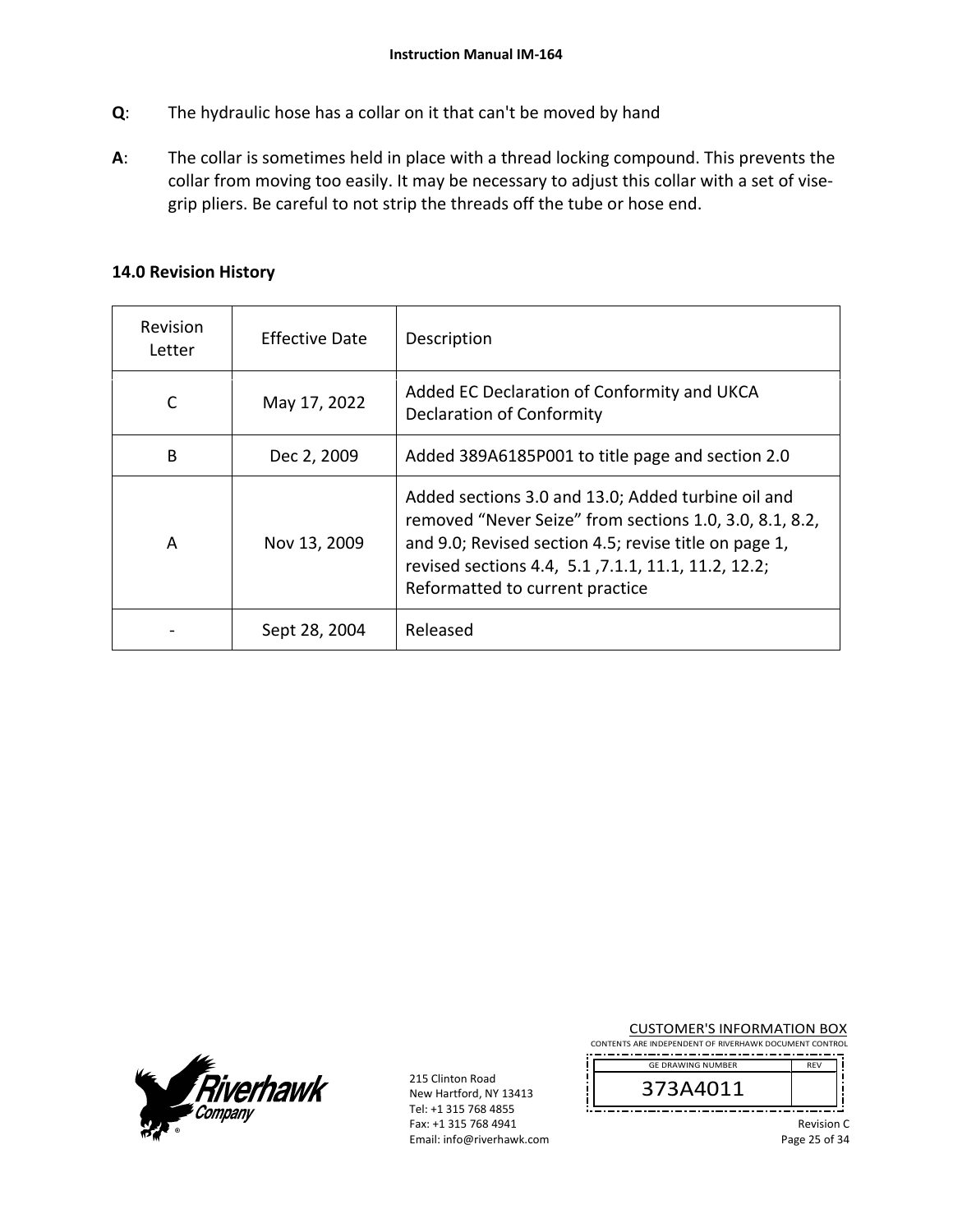**Appendix A1** 

# **EC Declaration of Conformity**

| Manufacturer: | Riverhawk Company           |
|---------------|-----------------------------|
| Address:      | 215 Clinton Road            |
|               | New Hartford, NY 13413, USA |

The hydraulic pump and bolt tensioning tool described in this manual are used for installing and applying tension to large bolts that are specifically designed by Riverhawk Company to be tensioned hydraulically.

All applicable sections of European Directive 2006/42/EC for machinery have been applied and fulfilled in the design and manufacture of the hydraulic pump and bolt tensioning tool described in this manual. Reference also ISO 12100:2010, ISO 4413:2010, and ISO 4414:2010.

Furthermore, this equipment has been manufactured under the Riverhawk quality system per EN ISO 9001:2015

Consult the Declaration of Conformance included with the shipment of this equipment that identifies the authorized Riverhawk representative, applicable serial numbers, and appropriate signature.



215 Clinton Road New Hartford, NY 13413 Tel: +1 315 768 4855 Fax: +1 315 768 4941 Email: info@riverhawk.com

CUSTOMER'S INFORMATION BOX CONTENTS ARE INDEPENDENT OF RIVERHAWK DOCUMENT CONTROL

,,,,,,,,,,,,,,,,,,,,,,,,,,,,,,,,,,, REV GE DRAWING NUMBER



Revision C Page 26 of 34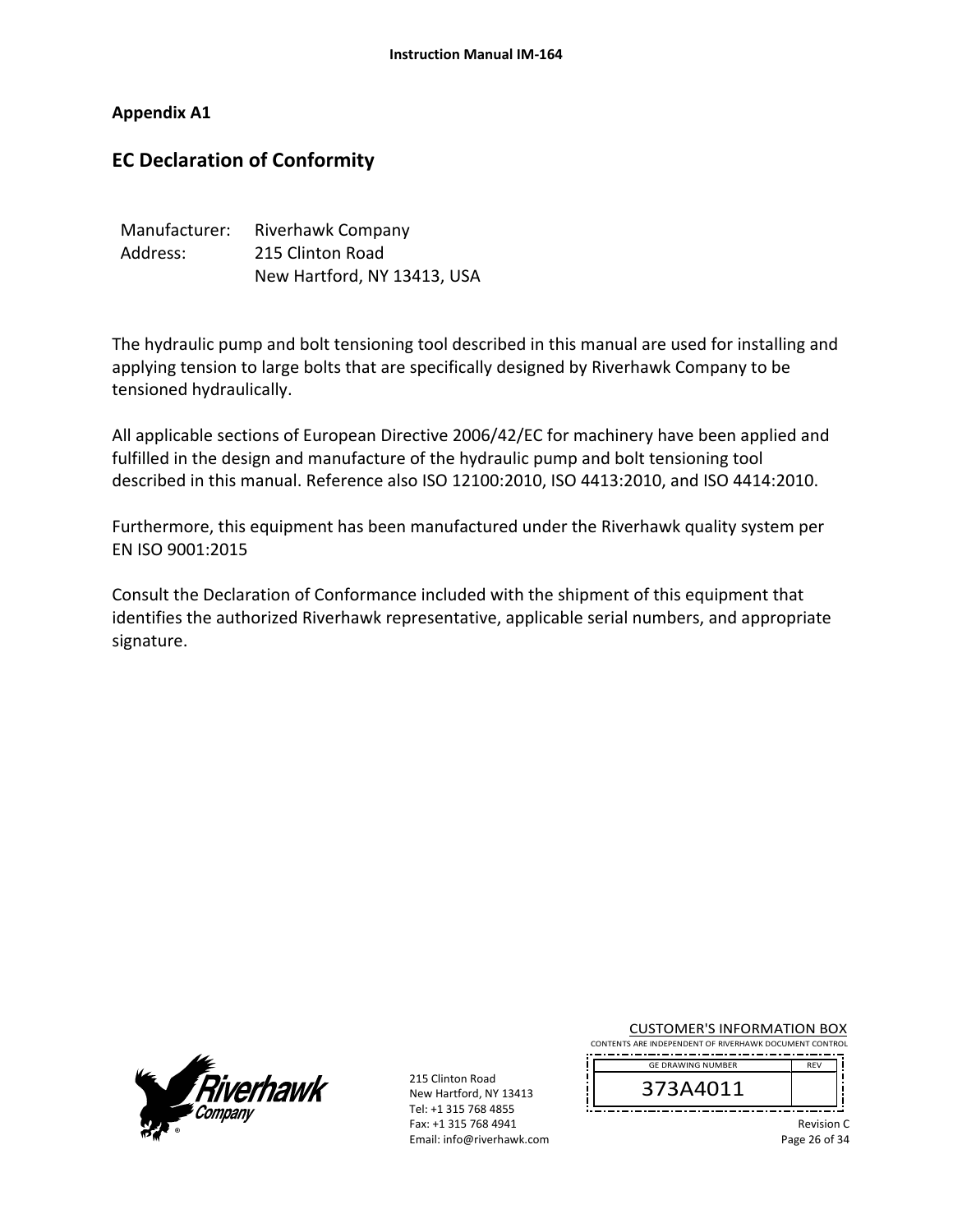**Appendix A2** 

# **UKCA Declaration of Conformity**

| Manufacturer: | Riverhawk Company           |
|---------------|-----------------------------|
| Address:      | 215 Clinton Road            |
|               | New Hartford, NY 13413, USA |

The hydraulic pump and bolt tensioning tool described in this manual are used for installing and applying tension to large bolts that are specifically designed by Riverhawk Company to be tensioned hydraulically.

All applicable sections of Supply of Machinery (Safety) 2008 have been applied and fulfilled in the design and manufacture of the hydraulic pump and bolt tensioning tool described in this manual. Reference also ISO 12100:2010, ISO 4413:2010, and ISO 4414:2010.

Furthermore, this equipment has been manufactured under the Riverhawk quality system per EN ISO 9001:2015

Consult the Declaration of Conformance included with the shipment of this equipment that identifies the authorized Riverhawk representative, applicable serial numbers, and appropriate signature.



215 Clinton Road New Hartford, NY 13413 Tel: +1 315 768 4855 Fax: +1 315 768 4941 Email: info@riverhawk.com

CUSTOMER'S INFORMATION BOX CONTENTS ARE INDEPENDENT OF RIVERHAWK DOCUMENT CONTROL

373A4011<br>----------------GE DRAWING NUMBER

,,,,,,,,,,,,,,,,,,,,,,,,,,,,,,,,,,,

Revision C Page 27 of 34

REV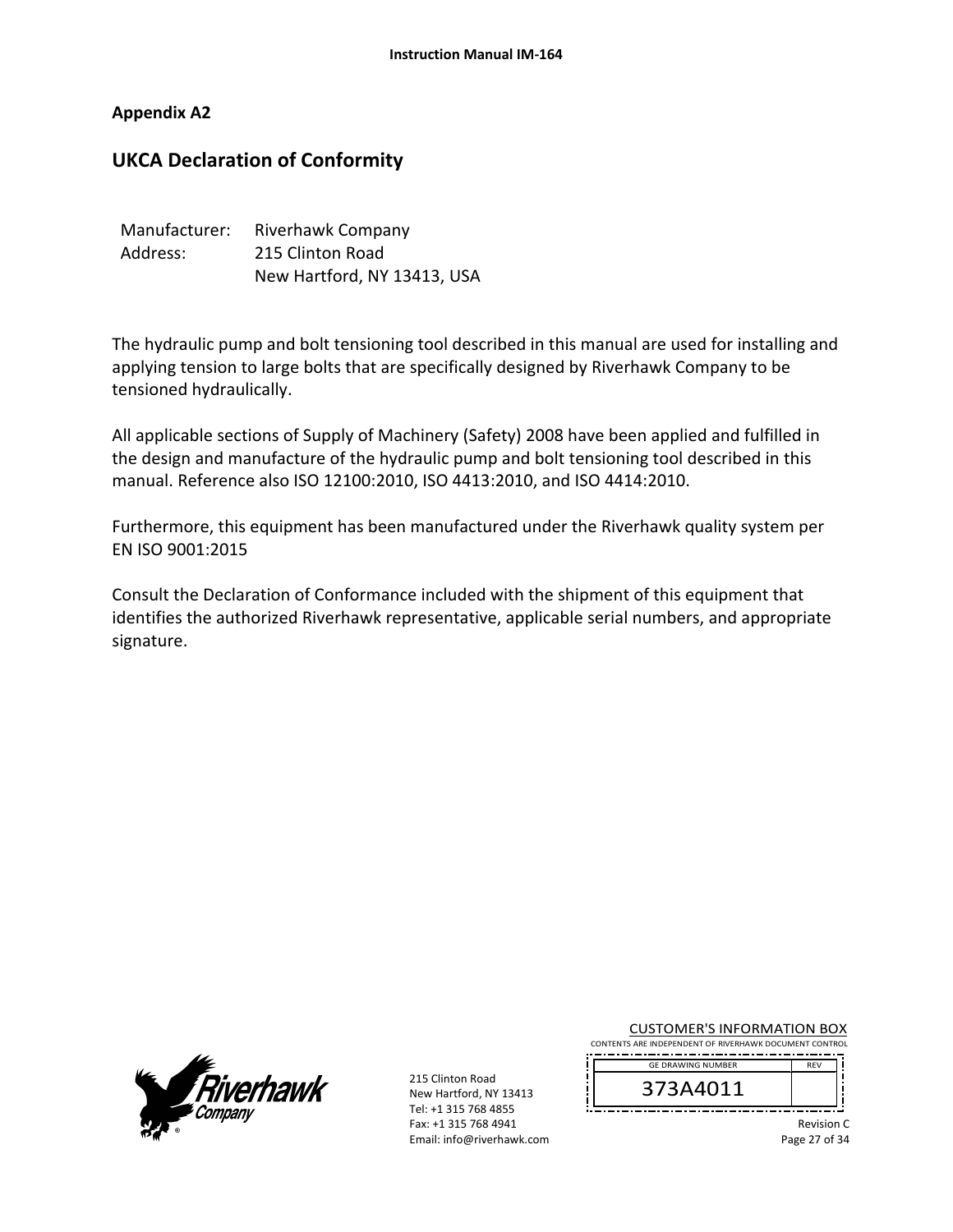



215 Clinton Road New Hartford, NY 13413 Tel: +1 315 768 4855 Fax: +1 315 768 4941 Email: info@riverhawk.com CUSTOMER'S INFORMATION BOX

CONTENTS ARE INDEPENDENT OF RIVERHAWK DOCUMENT CONTROL REV GE DRAWING NUMBER



Revision C Page 28 of 34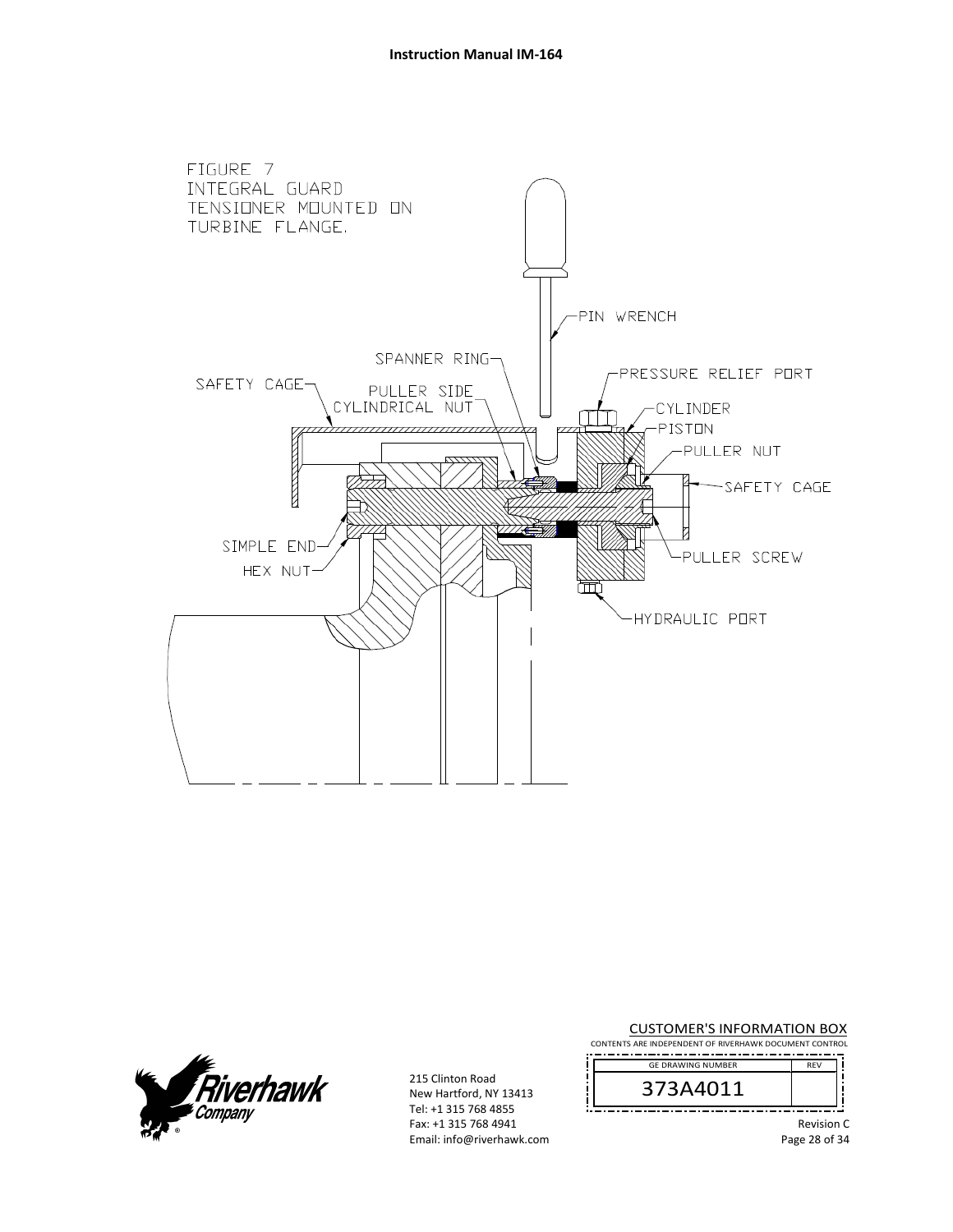

**Photo 1**  Looking down on gear to generator flange of 6FA machine. Shows 2" puller tool mounted with safety cage in place.



215 Clinton Road New Hartford, NY 13413 Tel: +1 315 768 4855 Fax: +1 315 768 4941 Email: info@riverhawk.com

CUSTOMER'S INFORMATION BOX CONTENTS ARE INDEPENDENT OF RIVERHAWK DOCUMENT CONTROL -------------------------------------



Revision C Page 29 of 34

REV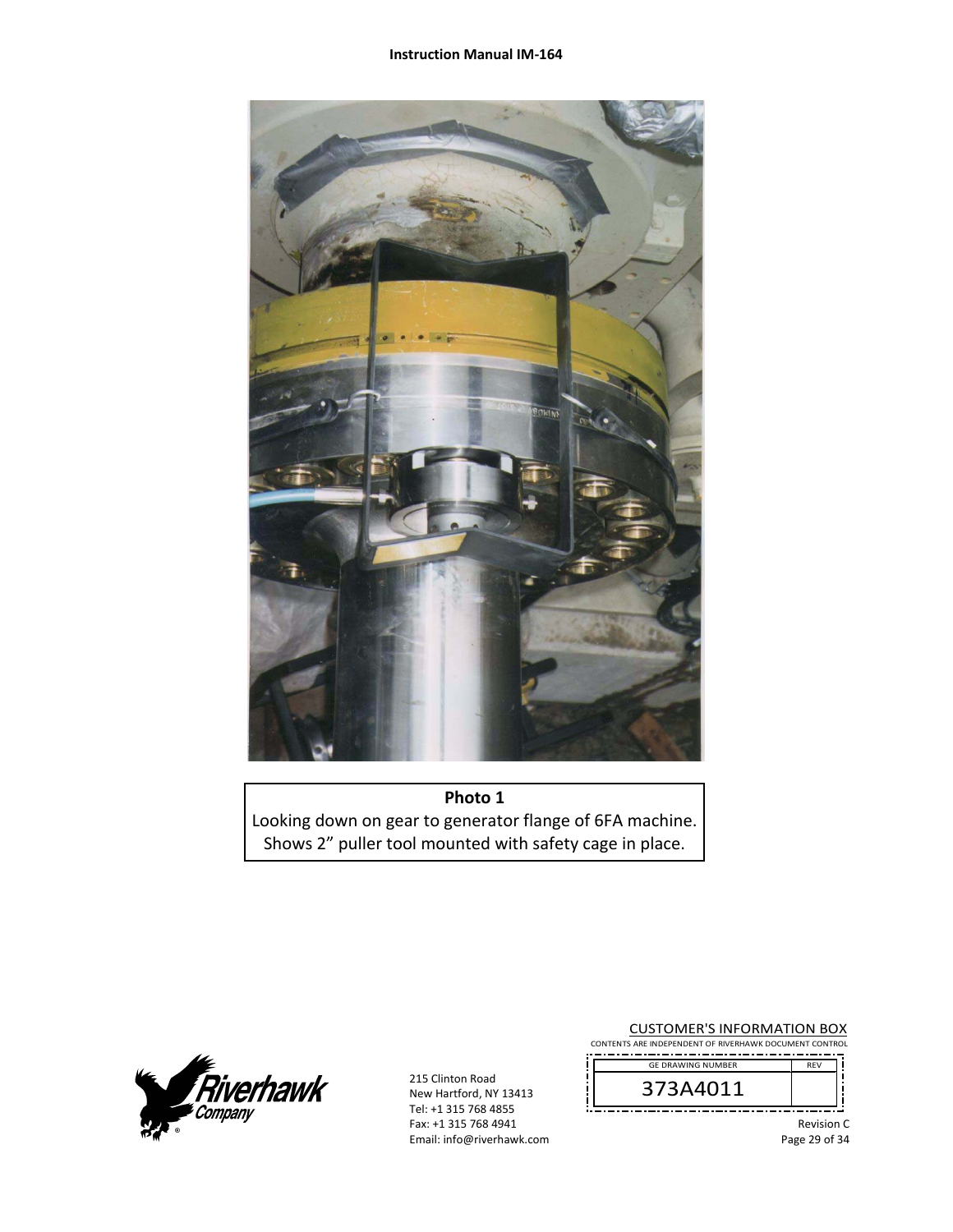

**Photo 2**  Side view of 2" puller tool and safety cage on 6FA machine.



215 Clinton Road New Hartford, NY 13413 Tel: +1 315 768 4855 Fax: +1 315 768 4941 Email: info@riverhawk.com

CUSTOMER'S INFORMATION BOX CONTENTS ARE INDEPENDENT OF RIVERHAWK DOCUMENT CONTROL

-------------------------------------REV GE DRAWING NUMBER

373A4011

Revision C Page 30 of 34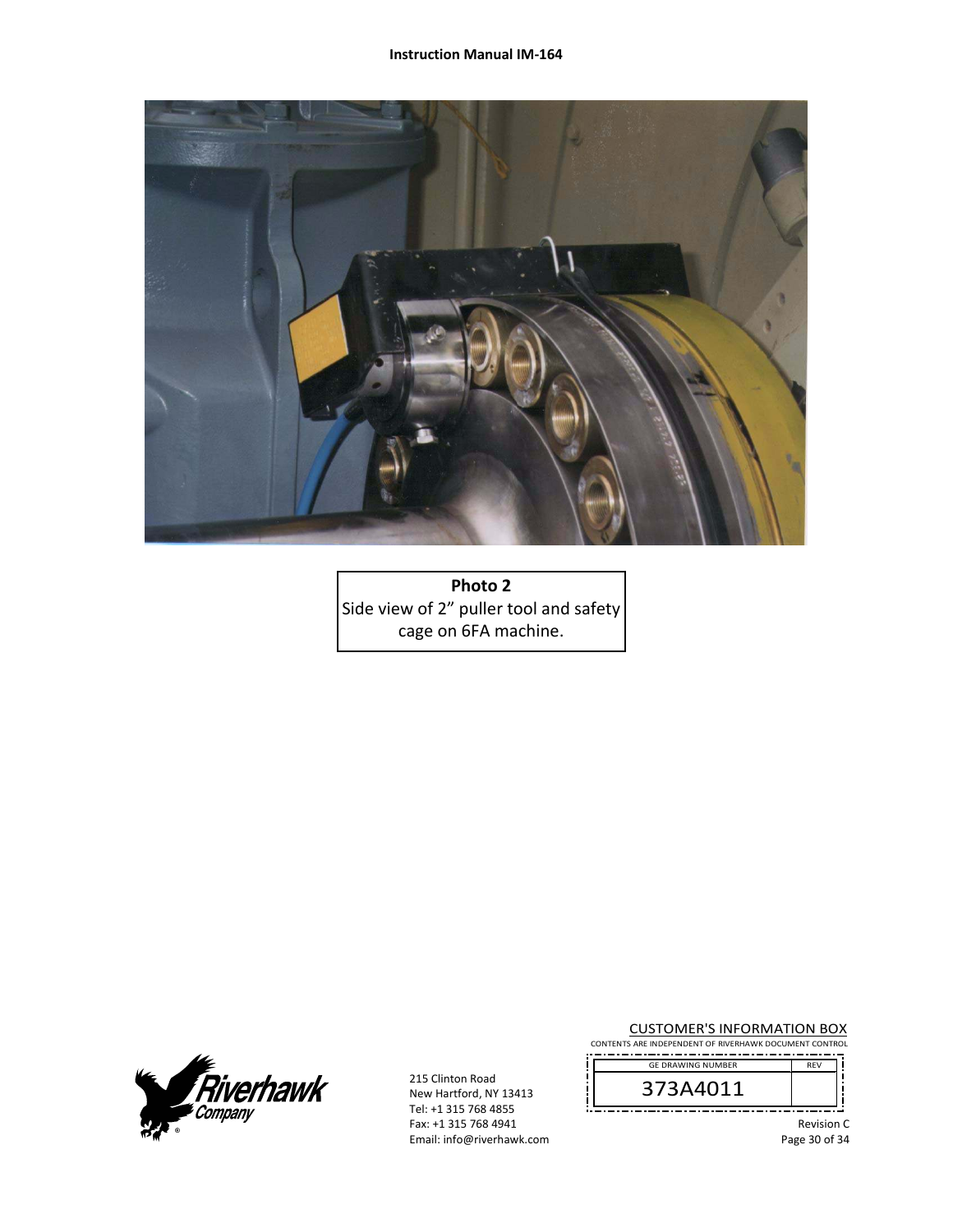

**Photo 3** Top view of 1‐1/8" puller tool and safety cage in place. Tool is mounted on coupling to gear flange of 6FA machine.



215 Clinton Road New Hartford, NY 13413 Tel: +1 315 768 4855 Fax: +1 315 768 4941 Email: info@riverhawk.com

CUSTOMER'S INFORMATION BOX CONTENTS ARE INDEPENDENT OF RIVERHAWK DOCUMENT CONTROL

-------------------------------------REV GE DRAWING NUMBER

373A4011

Revision C Page 31 of 34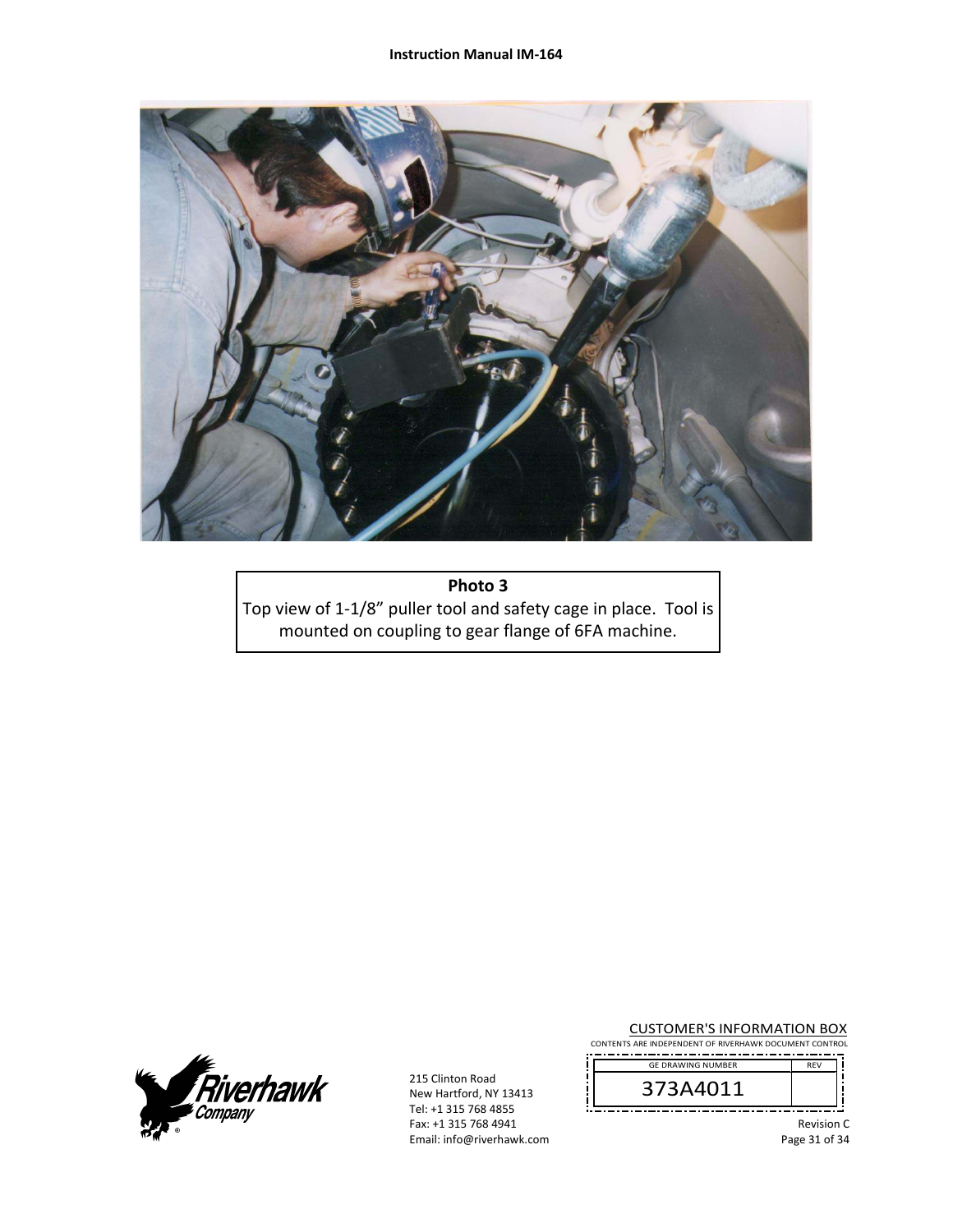

**Photo 4** 

View of 1 1/8 puller tool and safety cage mounted on turbine to coupling flange of 6FA machine. Tool is pressurized and millwright is tightening nut.



215 Clinton Road New Hartford, NY 13413 Tel: +1 315 768 4855 Fax: +1 315 768 4941 Email: info@riverhawk.com

CUSTOMER'S INFORMATION BOX CONTENTS ARE INDEPENDENT OF RIVERHAWK DOCUMENT CONTROL

-------------------------------------REV GE DRAWING NUMBER



Revision C Page 32 of 34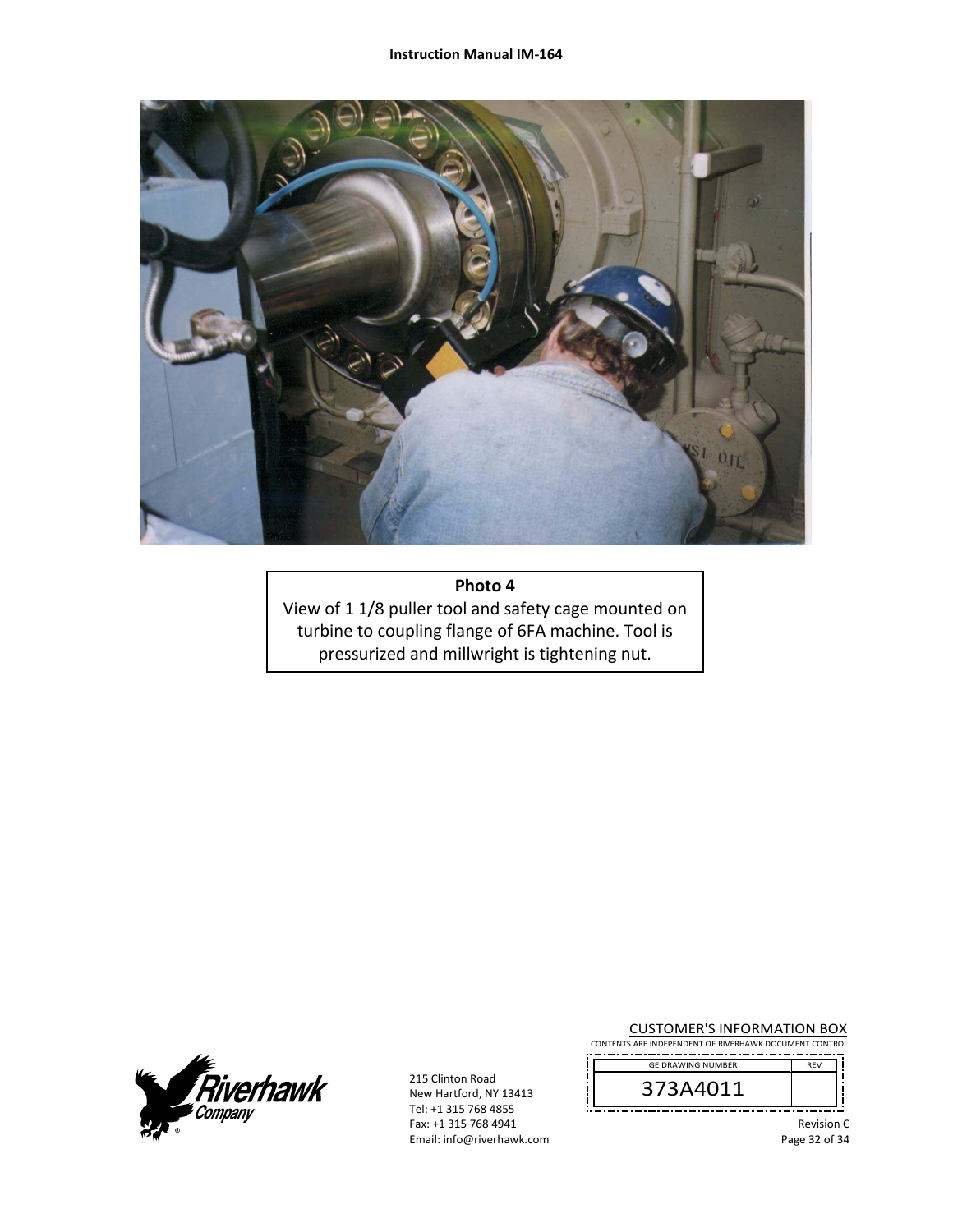#### **Instruction Manual IM‐164**

#### **TIGHTENING PATTERN NUMBER SEQUENTIALLY 1 THRU 40, TIGHTEN IN THE SEQUENCE LISTED BELOW:**

| <b>STUD LOCATION</b>    | <b>INITIAL LENGTH</b> | LENGTH AFTER FINAL PULL | <b>STRETCH</b> |
|-------------------------|-----------------------|-------------------------|----------------|
| $\mathbf 1$             |                       |                         |                |
| 21                      |                       |                         |                |
| $\overline{2}$          |                       |                         |                |
| 22                      |                       |                         |                |
| $\mathsf{3}$            |                       |                         |                |
| 23                      |                       |                         |                |
| $\overline{\mathbf{4}}$ |                       |                         |                |
| 24                      |                       |                         |                |
| $\overline{5}$          |                       |                         |                |
| 25                      |                       |                         |                |
| $\boldsymbol{6}$        |                       |                         |                |
| 26                      |                       |                         |                |
| $\overline{7}$          |                       |                         |                |
| 27                      |                       |                         |                |
| $\,8\,$                 |                       |                         |                |
| 28                      |                       |                         |                |
| $\boldsymbol{9}$        |                       |                         |                |
| 29                      |                       |                         |                |
| $10\,$                  |                       |                         |                |
| $30\,$                  |                       |                         |                |
| $11\,$                  |                       |                         |                |
| 31                      |                       |                         |                |
| 12                      |                       |                         |                |
| 32                      |                       |                         |                |
| 13                      |                       |                         |                |
| 33                      |                       |                         |                |
| $14\,$                  |                       |                         |                |
| 34                      |                       |                         |                |
| 15                      |                       |                         |                |
| 35                      |                       |                         |                |
| 16                      |                       |                         |                |
| 36                      |                       |                         |                |
| 17                      |                       |                         |                |
| 37                      |                       |                         |                |
| $18\,$                  |                       |                         |                |
| 38                      |                       |                         |                |
| 19                      |                       |                         |                |
| 39                      |                       |                         |                |
| $20\,$                  |                       |                         |                |
| 40                      |                       |                         |                |

CUSTOMER'S INFORMATION BOX

CONTENTS ARE INDEPENDENT OF RIVERHAWK DOCUMENT CONTROL 



į



215 Clinton Road New Hartford, NY 13413 Tel: +1 315 768 4855 Fax: +1 315 768 4941 Email: info@riverhawk.com

Revision C Page 33 of 34

ļ

REV